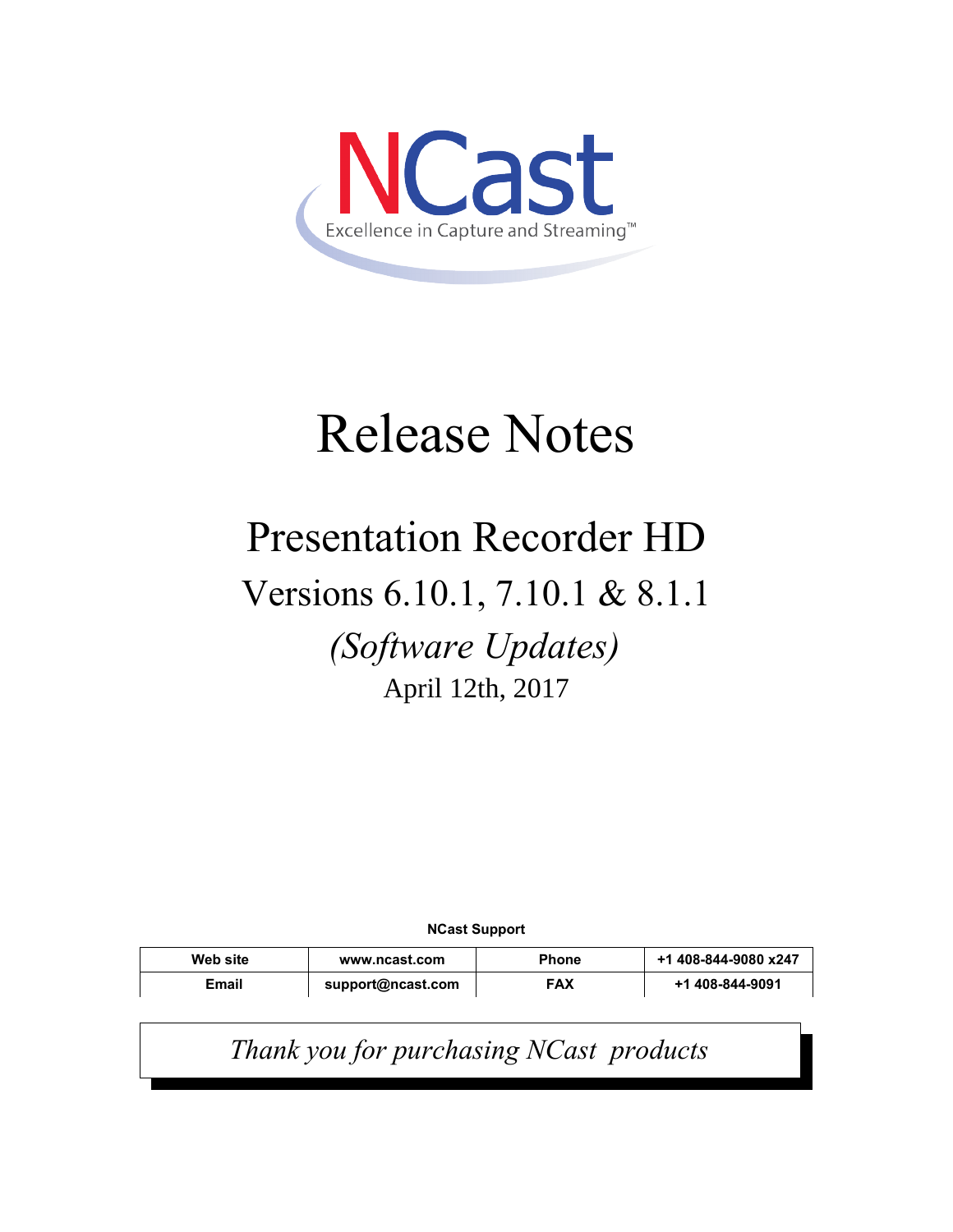

# **Introduction**

This note covers the changes to software in the NCast Presentation Recorder products.

The fastest way to get support for your product is to open a support ticket on our website. Go to the Contact page on our site to get started. It is often helpful to include the downloaded logs with your ticket. Logs may be downloaded from the Status page on the recorder.

### *Software Updates*

You may obtain the most current software by clicking the UPDATE icon in the Presentation Recorder web page.

- 8.1.x Releases PR-HD Products (Basic, Extreme, Ultra)
- 7.10.x Releases PR-720 Extreme Products
- 6.10.x Releases PR-720 Basic Products

#### **Version 8.1.1 changes** June 26th, 2017

#### *New features*

Redirect http to https when https is in use.

*Bug Fixes* No bugs.

### **Version 8.1.0 changes January 16th, 2017**

*New features* Switched to HTML5 video player.

*Bug Fixes* Google Calendar fix.

# **Version 8.0.30 changes** November 14th, 2016

*New features* Added support for channel RTMP options to serial interface.

*Bug Fixes* No bugs!

### Version 8.0.29 changes **October 28th, 2016**

*New features* This is a maintenance release only.

*Bug Fixes*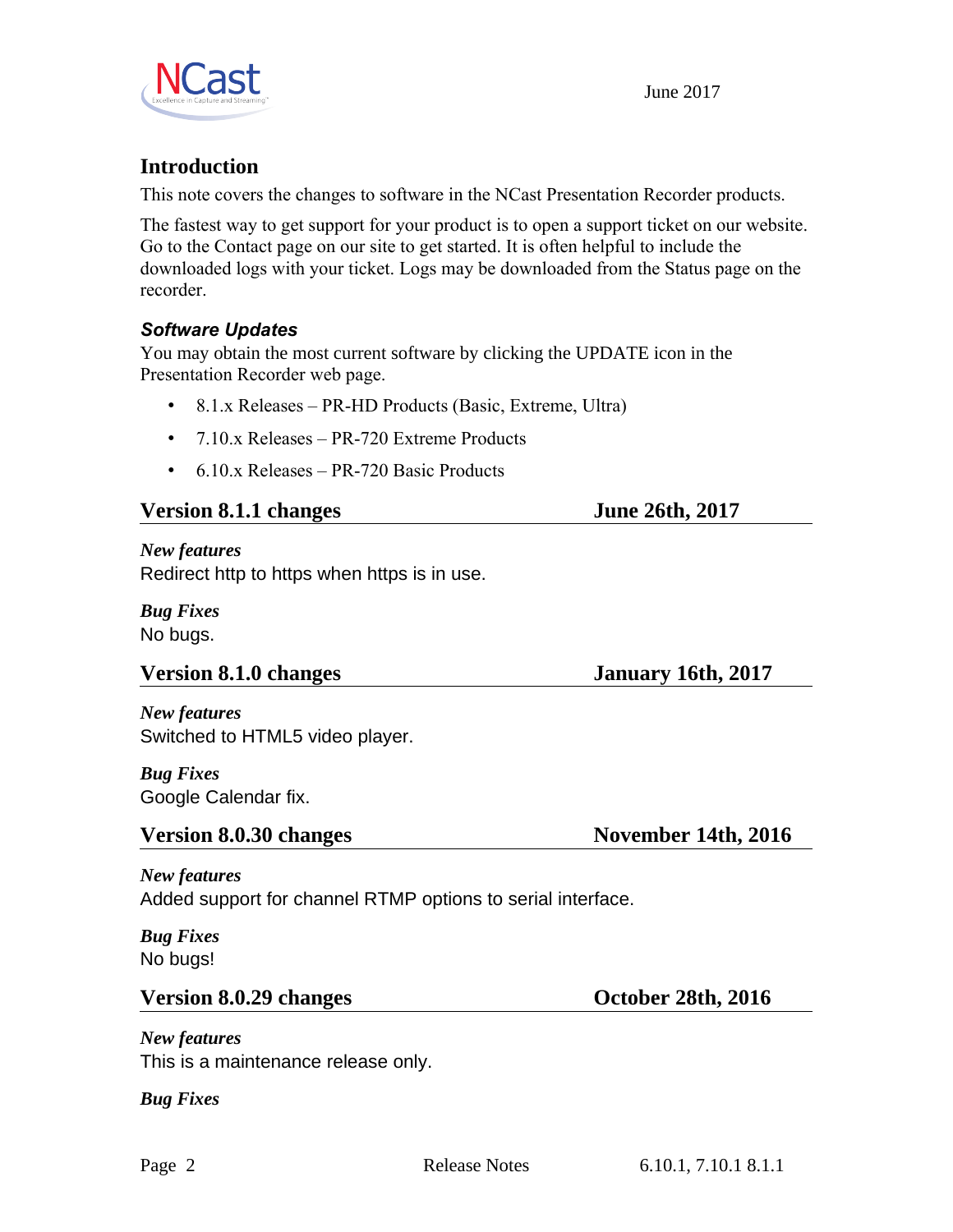

FAT file time stamps fix - use local time instead of UTC.

#### Version 8.0.28 changes September 1st, 2016

*New features* This is a maintenance release only.

*Bug Fixes* RTMP memory leak workaround. Added stability fix - restart media process every 3 days. Manual archive upload fix. Fill overrun audio samples with silence in MP4 files.

### **Version 8.0.27 changes** August 10th, 2016

*New features* Updated Nginx server to version 1.8.1.

*Bug Fixes* No bugs!

#### Version 8.0.26 changes June 22nd, 2016

#### *New features*

This is a maintenance release only.

### *Bug Fixes*

Rotate the Opencast log file. The last release 8.0.25 introduced very serious issue. A new Opencast log file was added but it was not rotated so after time the filesystem was full. This release will fix it. We recommend immediate update for all Opencast users who are running 8.0.25.

Opencast connection test fix.

# **Version 8.0.25 changes** March 9th, 2016

*New features* Added upload to Google Drive.

Added upload to YouTube.

Added Media Gallery.

Added license key for Media Gallery.

*Bug Fixes* No bugs!

**Version 8.0.24 changes February 4th, 2016**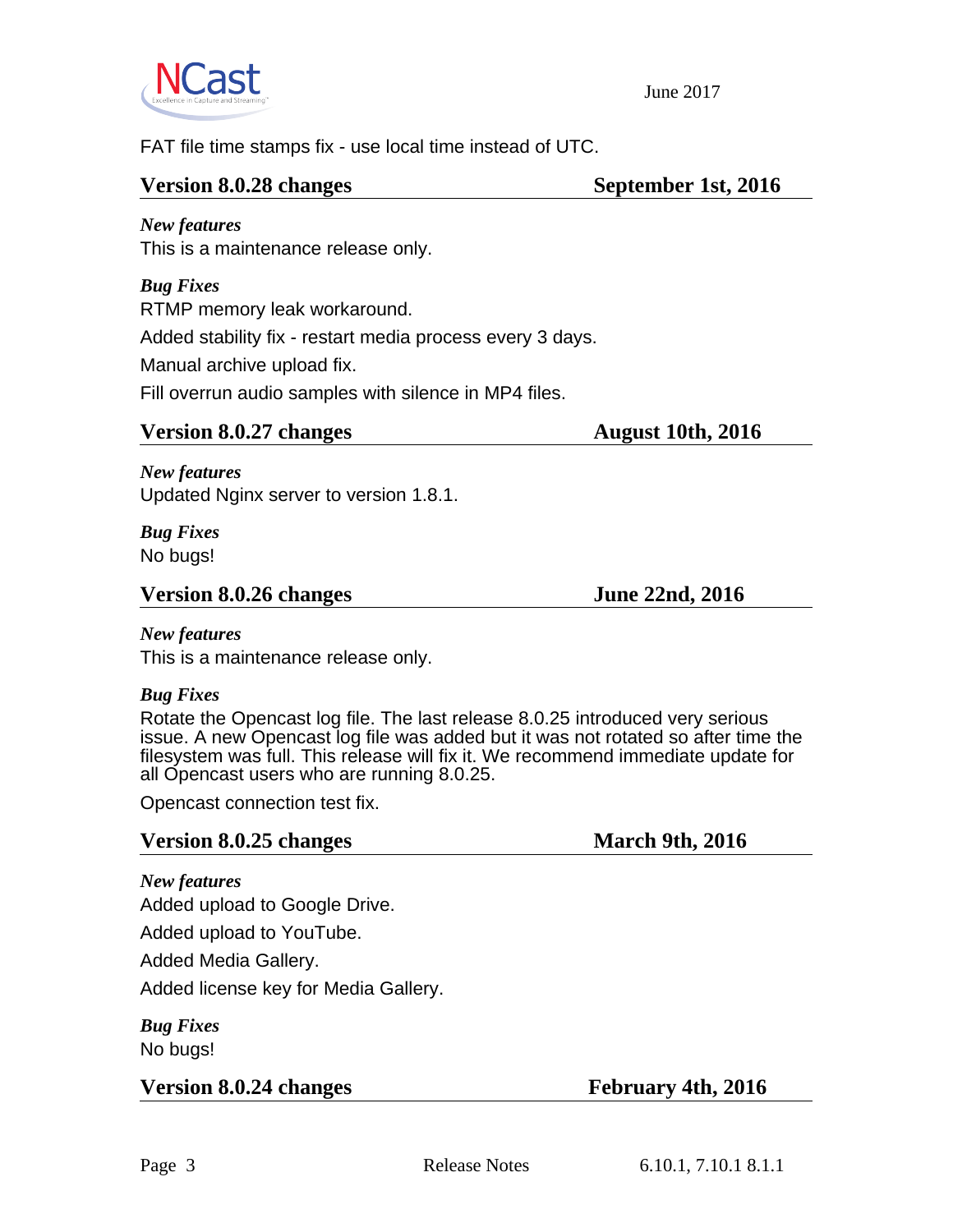

#### *New features* This is a maintenance release only.

*Bug Fixes* Memory leak fix - RTMP streaming leaked memory on each connection failure.

# **Version 8.0.23 changes December 7th, 2015**

*New features* This is a maintenance release only.

*Bug Fixes*

Network iCalendar fix - added URL redirect. Google calendar fix - only IP address was supported in Where field. OSD fix - update IP address.

# **Version 8.0.22 changes September 25th, 2015**

*New features* This is a maintenance release only.

*Bug Fixes* Fixed scheduler issue when using Opencast 2.0 server.

# **Version 8.0.21 changes July 23rd 2015**

*New features*

Added Kaltura Drop Folder XML file option to FTP and SSH upload.

*Bug Fixes* No bugs.

# **Version 8.0.20 changes July 1st, 2015**

*New features* This is a maintenance release only.

*Bug Fixes* iCalendar scheduler fix - iCalendar checkbox couldn't be set to on. Auto window mode fix - window size was not set correctly for 1920x1200 inputs.

# **Version 8.0.19 changes June 15th, 2015**

*New features* This is a maintenance release only.

*Bug Fixes*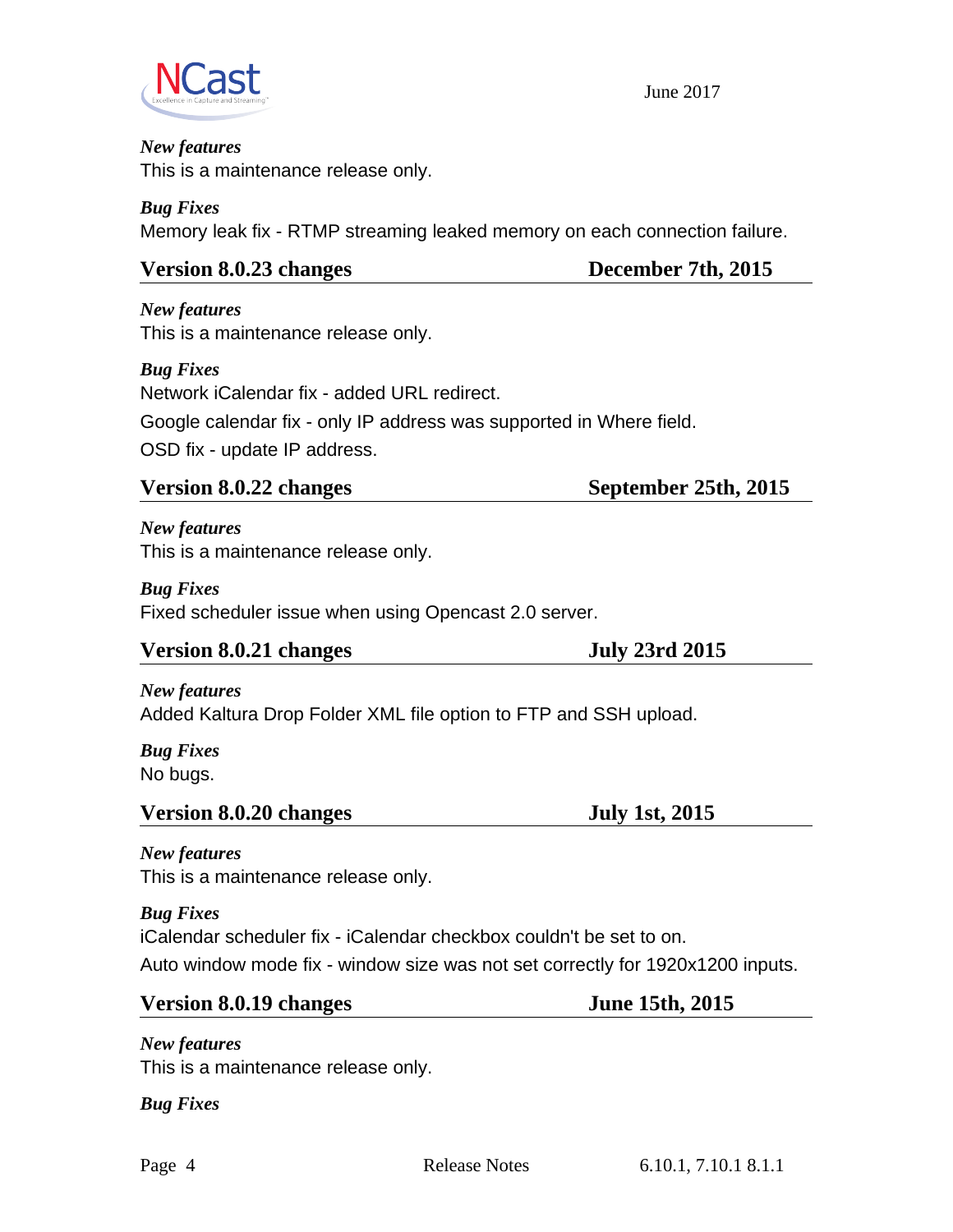

Scheduler fix - forbidden chars in UTF-8 string could crash scheduler.

#### **Version 8.0.18 changes June 9th, 2015**

#### *New features*

This is a maintenance release only.

#### *Bug Fixes*

RTMP streaming fix - reconnect to RTMP server on connection timeout.

### **Version 8.0.17 changes March 16th, 2015**

#### *New features*

Added PB serial command (start session).

Added UP serial command (upload progress).

Added C<num>,N serial command. This command selects channel <num> without starting session.

Added network iCalendar support - scheduler downloads iCalendar file from remote location (for example from Google Calendar).

Added Google Calendar API v3 support to scheduler.

#### *Bug Fixes*

VGA signal detection fix - fixed IFM measurments of vfreq and vtotal.

Serial interface fix - fixed streaming status for record only session type.

Upload start on slave unit fix - fixed rpc params and json encoding.

Audio capture fix - increased size of capture buffer, increased number of audio encoder buffers.

RTPM streaming channels fix - unit was using multicast addresses in RTMP streaming mode.

RTP library fix - process could crash because local source was removed (large number of RTP receivers).

VGA picture freeze fix - for some cases VGA auto positioning was setting negative hstart value.

Audio encode start fix - flush audio buffer on encode start to avoid large offset between audio and video in recordings.

Slave upload to Matterhorn fix - fixed broken id.

Disabled M0 and M1 serial commands.

HTTPS protocol fix - updated lighttpd server to fix issues with HTTPS on some browsers.

Quick Start page fix - allow coordinator to get /configuration/slave REST endpoint.

Fixed broken VGA image and resolution detection.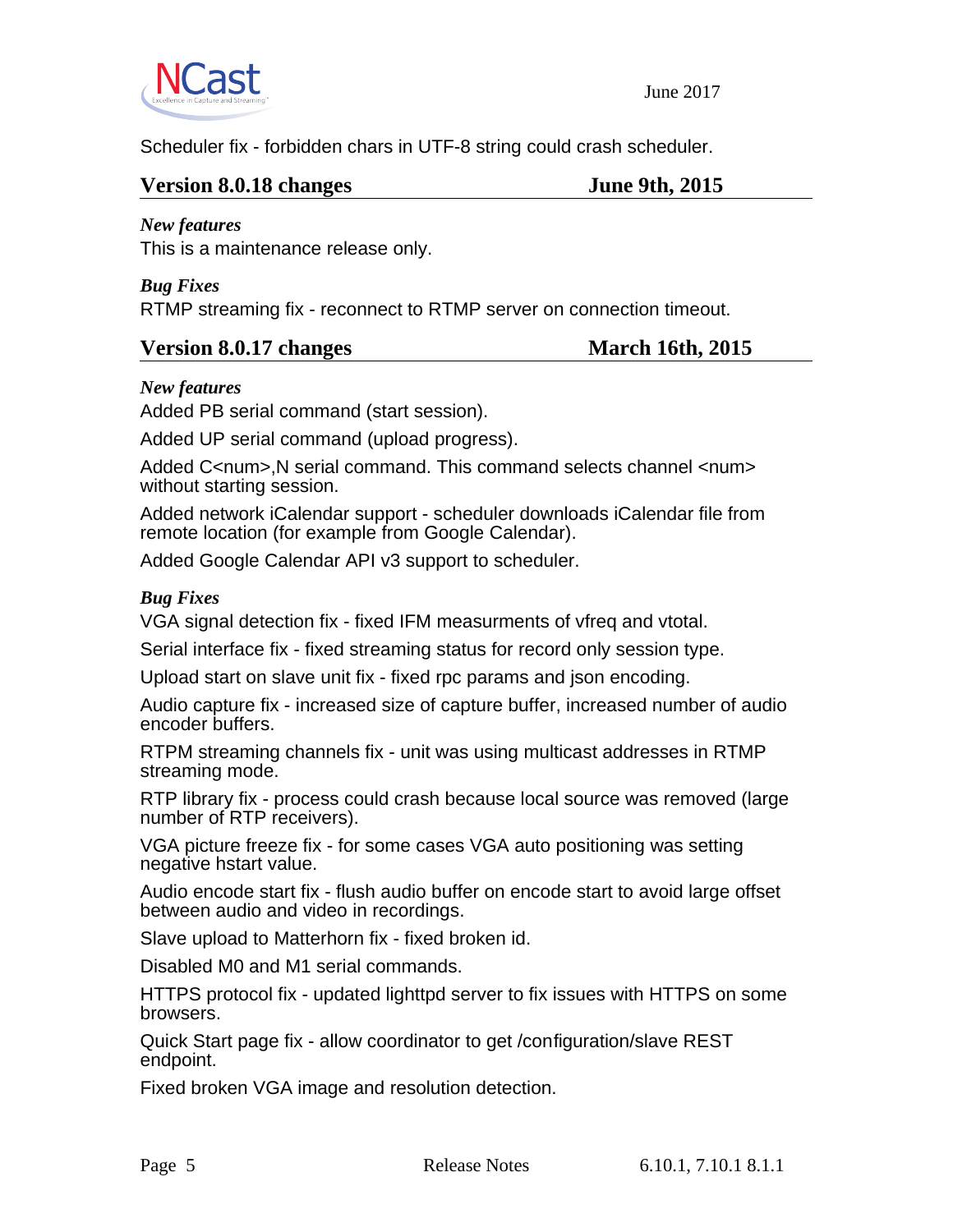

Slave upload fix - on RTMP channels master unit sometimes would not initiate upload on slave unit.

H.264 and MPEG-4 encoder pixel range fix - pixel range flag was incorrectly set to 16-235 instead of 0-255.

Bigger OSD window - increased OSD window width and IP address font size.

Automatic archive remove fix - archives were not moving to trash after successful upload.

H.264 decoder speed up - enabled closed loop decoder mode.

Tuned video decoding and buffering - on 1080 products receiver video was distorted.

ST8028 lockup fix - if chip is not responding for 1 min reset it.

ST8028 communication fix - send commands to ST8028 at slower rate. ST8028 can ignore commands which are sent one after another - for example setting PIP window.

Overlays loading fix - unit was not loading new overlay if its mod time was the same as old overlay.

Recording auto start fix - don't auto start recording if it's already running (for example it was started manually earlier).

Faster RTSP reconnection - try to reconnect to RTSP server every 10 secs instead of every 1 min.

Slave unit configuration dialog fix - save configuration before Connection Test.

Architecture name fix - architecture name was cut on Status tab.

Minimum window size fix - don't set window size smaller than 2x2, setting width or height to 0 could result in unexpected behaviour.

Signal detection status fix - signal status could be wrong if HDMI signal is detected.

iCalendar fix - fixed recurrent event start time.

iCalendar fix - never-ending recurrent event fix. Parsing never-ending recurrent event was saturating CPU.

iCalendar fix - CPU usage was 100% when old Google Calendar state was left enabled.

VGA signal fix - reset capture chip on VGA signal misdetection.

Async RTMP connection start - RTMP start could block media process in some cases (if server was not available).

Is serial command fix - removed new line from architecture.

Session start fix - make sure recording has stopped before starting new session.

Video capture fix - capture thread could block in some configurations.

#### **Version 8.0.16 changes September 2nd, 2014**

*New features*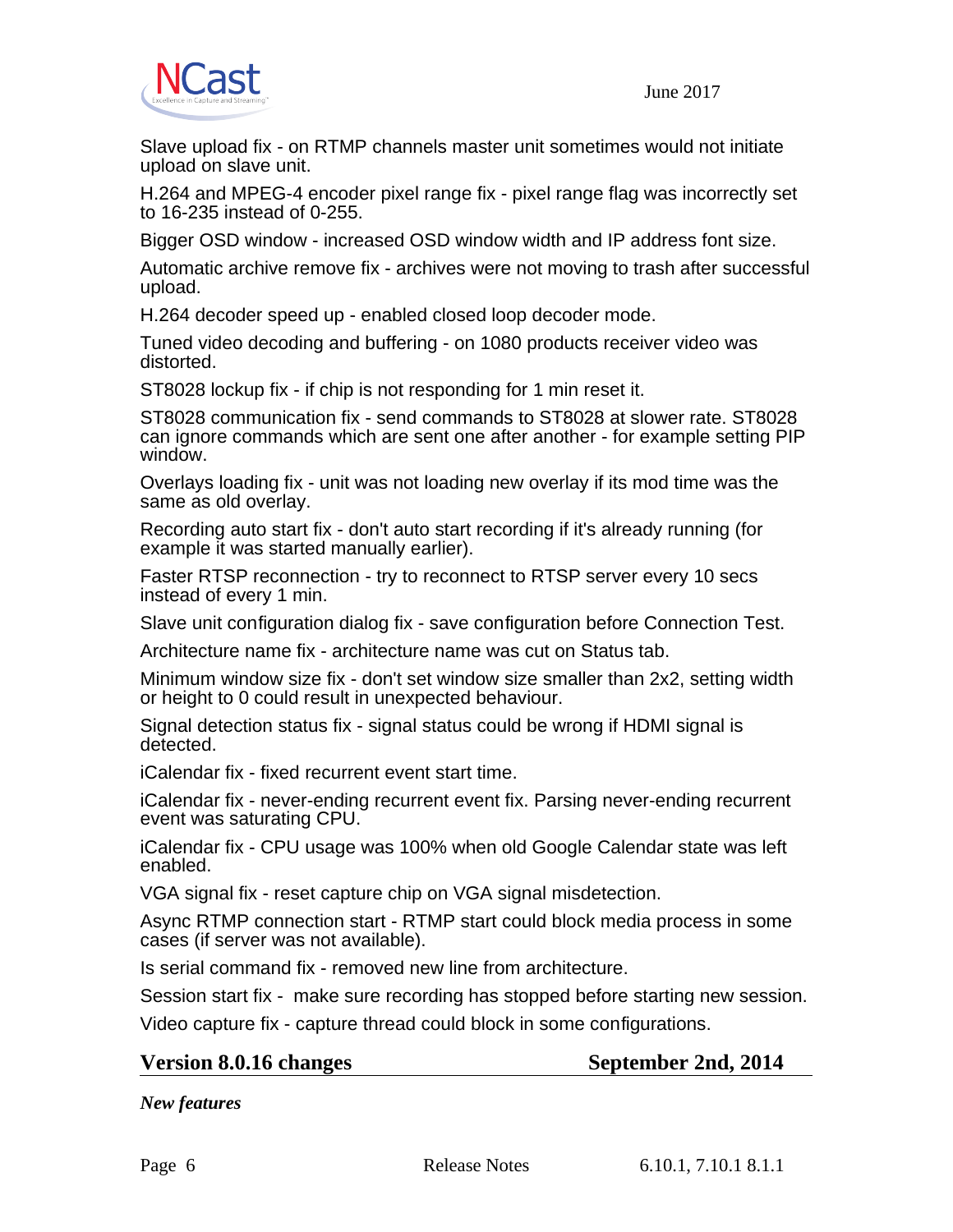

Changed RTMP/RTSP Channel Start – The Session will always start even if there is no connection to the server (the unit tries to reconnect every 1 minute). You can check on the server connection status via the web page (in the bottom status bar) or by using a serial interface status command.

Updated NTP client version.

Factory defaults set NTP on.

Faster channel start - optimized overlays loading and reduced RTMP/RTSP connection time.

Updated factory SSL certificate and private key – the old certificate was no longer valid.

Added upload retry on failure. There will be 3 attempts of re-upload every 30 minutes.

Extended /rest/configuration/settings to import/export channels.

Master/Slave mode: recording pause button hidden at Master.

Added the possibility to load the system's configuration with a USB stick with settings.json and settings.json.password files.

#### *Bug Fixes*

Video decoder fix - reserved more memory for video decoder.

1080P signal capture fix - eliminated frame stitching.

System logs fix - with Remote Logging enabled logs are saved to the SD card too.

Fixed Kaltura API creator entry.

Kaltura authorized KMC users upload fix - removed partner ID.

Added additional Kaltura error messages in logs.

Upload progress to Matterhorn fix. It was showing constant value of 0%.

### **Version 8.0.15 changes June 30th, 2014**

#### *New features*

Added minimum fan speed option to the Custom tab. Automatic fan control will never go below this speed. Required to manage some fan types.

Added /configuration/settings REST endpoint. This endpoint exports & imports all configuration settings except files like overlays or SFTP keys.

Added custom SSH public keys upload from USB stick.

#### *Bug Fixes*

Software update from USB fix. Update from USB was looking for wrong release filename (for example dm368\_a.b.c.bin instead of basic\_a.b.c.bin).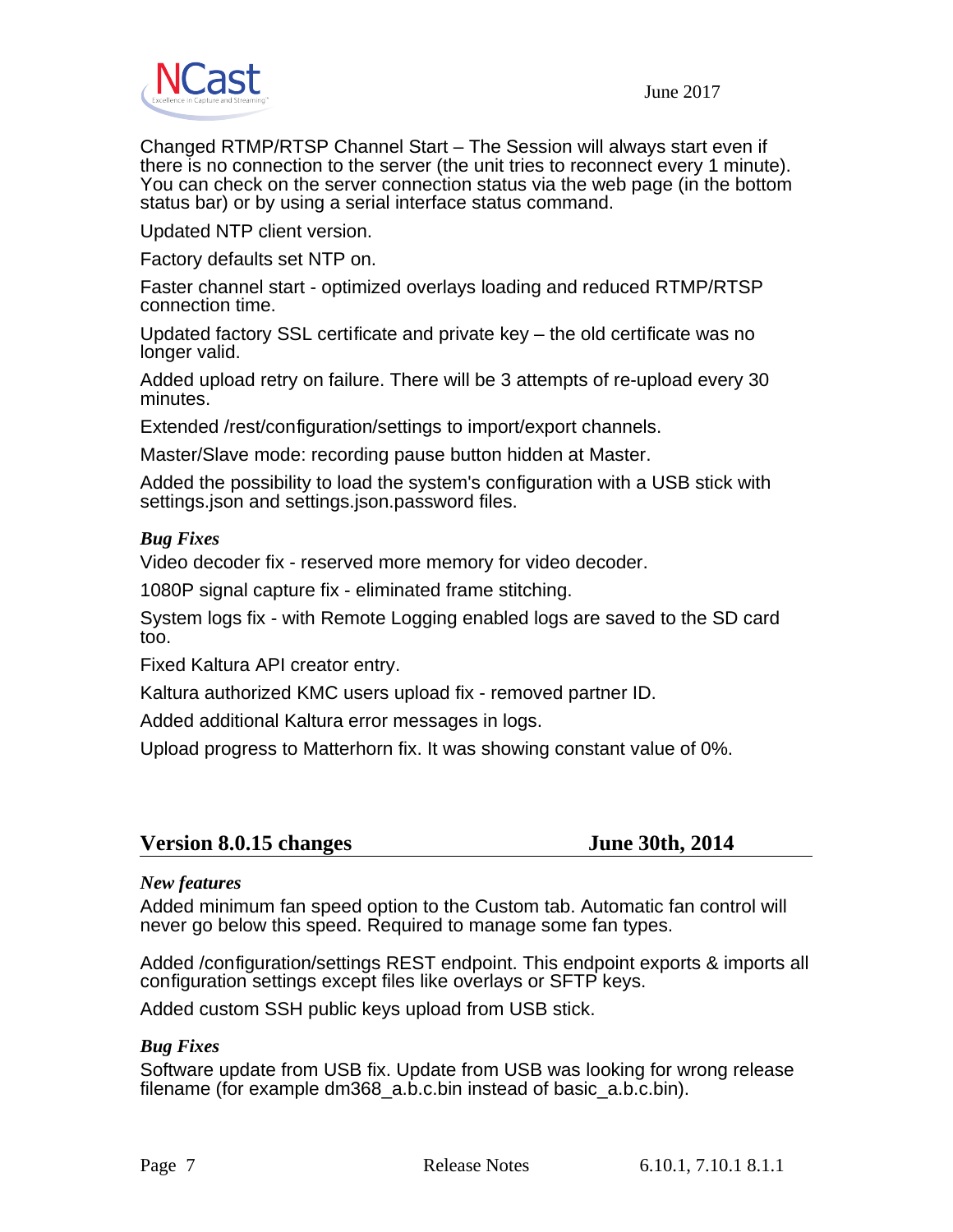

Matterhorn scheduler fix. Scheduler was not retrieving new events after 24h.

Suppressed REST API JSON error message. POST call with empty body was printing warning message in logs.

### **Version 8.0.14 changes June 5th, 2014**

#### *New features*

This is a maintenance release only.

#### *Bug Fixes*

Matterhorn scheduler fixes: Fixed scheduler crash on configuration update. Fixed condition for finding an in-progress recording.

#### **Version 8.0.13 changes May 29th, 2014**

#### *New features*

Added "Remove archives automatically" option. When this option is enabled the unit will automatically remove the oldest archives to free space for a new recording.

Presentation Server/Matterhorn dynamic scheduling. Schedule is updated every 30 seconds.

#### *Bug Fixes*

Software update notification fix.

Channel layout editor fix.

Adjusted audio & video synchronization.

Settings import fix.

Scheduler overlapped events fix.

Fixed setting main window size. In some cases main window vertical size was not set correctly.

Tuned I/O flush to minimize audio frame drops.

# **Version 8.0.12 changes April 29th, 2014**

#### *New features*

Added remote logging. System logs can be redirected to a PC host running a syslog service.

Increased max log file size to 10240kB.

### *Bug Fixes*

Fixed reported input signal resolution.

Fan speed is adjusted more frequently on unit startup (every 10 secs).

**Version 8.0.11 changes April 1st, 2014**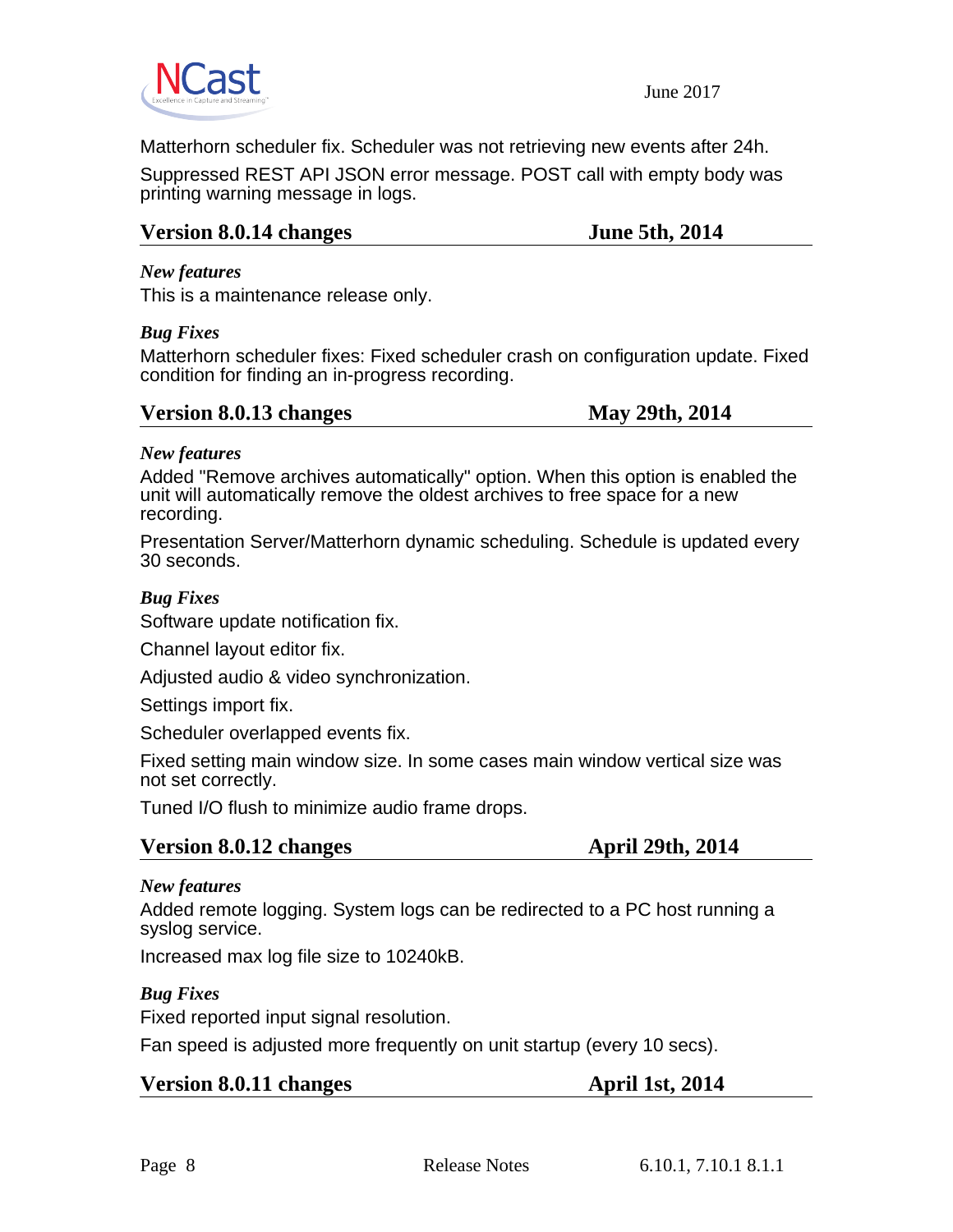

#### *New features*

This is a maintenance release only.

#### *Bug Fixes*

Changed ADC settings for VGA and Component inputs. With old settings the captured image was dark.

Changed RGB to YCbCr conversion for image and text overlays to use full 8-bit range.

Reset ST8028 chip on unit reboot.

#### **Version 8.0.10 changes March 14th 2014**

#### *New features*

Coordinator can shutdown and reboot unit.

Added good bye message to unit shutdown page.

Automatically resize or empty trash can to free disk space. If disk near-full threshold is reached unit will try to go below threshold by automatically removing oldest recordings from the trash can.

Report processes status in logs every 12h.

#### *Bug Fixes*

Fixed dc<0|1> serial command.

Changed fan speed control method. New method aims to keep board temperature in 45C-47C range.

### **Version 8.0.9 changes March 7th, 2014**

#### *New features*

Changed search function on web page (archives, events and logs) to use regex syntax and made it case sensitive.

#### *Bug Fixes*

Report correct recording duration in paused state.

PIP Full mode fix - sometimes main window was visible.

Fixed upload to Matterhorn in master/slave configuration. Upload recordings in sequence and report correct status if upload from slave fails.

Fixed serial interface uploader status.

Fixed fan speed control support detection.

#### **Version 8.0.8 changes February 25th, 2014**

### *New features*

Changed upload start time granularity to 1 hour.

Added fan speed control.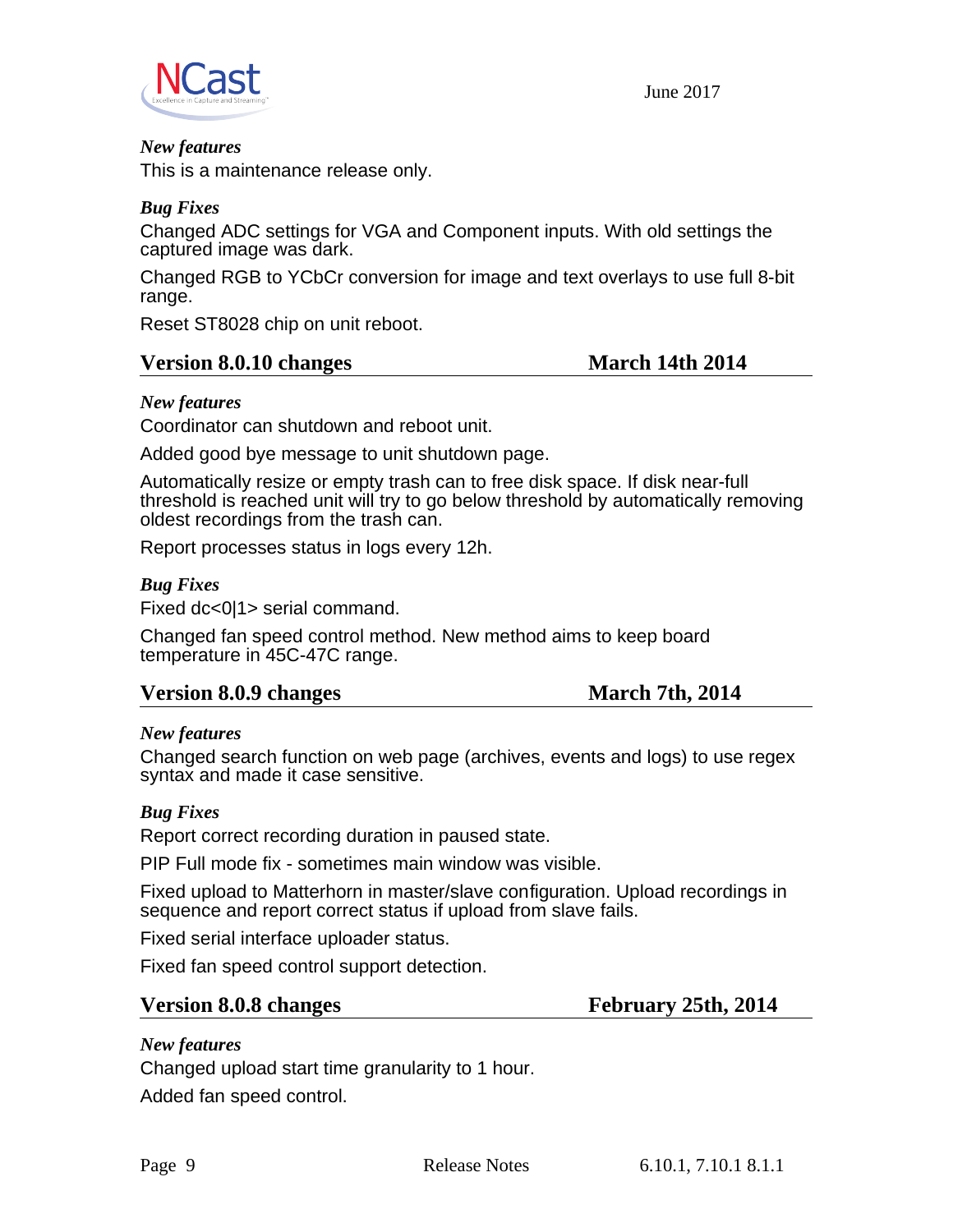

Added board temperature monitoring.

# *Bug Fixes* Presentation Server upload fix. Master/Slave connection fix.

Kaltura connection test fix.

# **Version 8.0.7 changes January 21st, 2014**

*New features* Added main and PIP window full screen modes. Added disk configuration options. Added support for SDI input.

*Bug Fixes* No bugs in this release.

# **Version 8.0.6 changes December 2nd, 2013**

*New features* This is a maintenance release only.

*Bug Fixes* STDP8028 reset workaround. Export settings fix. Software update from USB fix.

# **Version 8.0.5 changes November 26th, 2013**

*New features* Added OSD options. Enabled STDP8028 log messages

# *Bug Fixes*

Automatic recording start fix. Manual recording start fix. Updated STDP8028 firmware update script. Fixed udev init script. Fixed software update from USB disk.

# **Version 8.0.4 changes October 30th, 2013**

This is a maintenance release only.

*New features*

Page 10 Release Notes 6.10.1, 7.10.1 8.1.1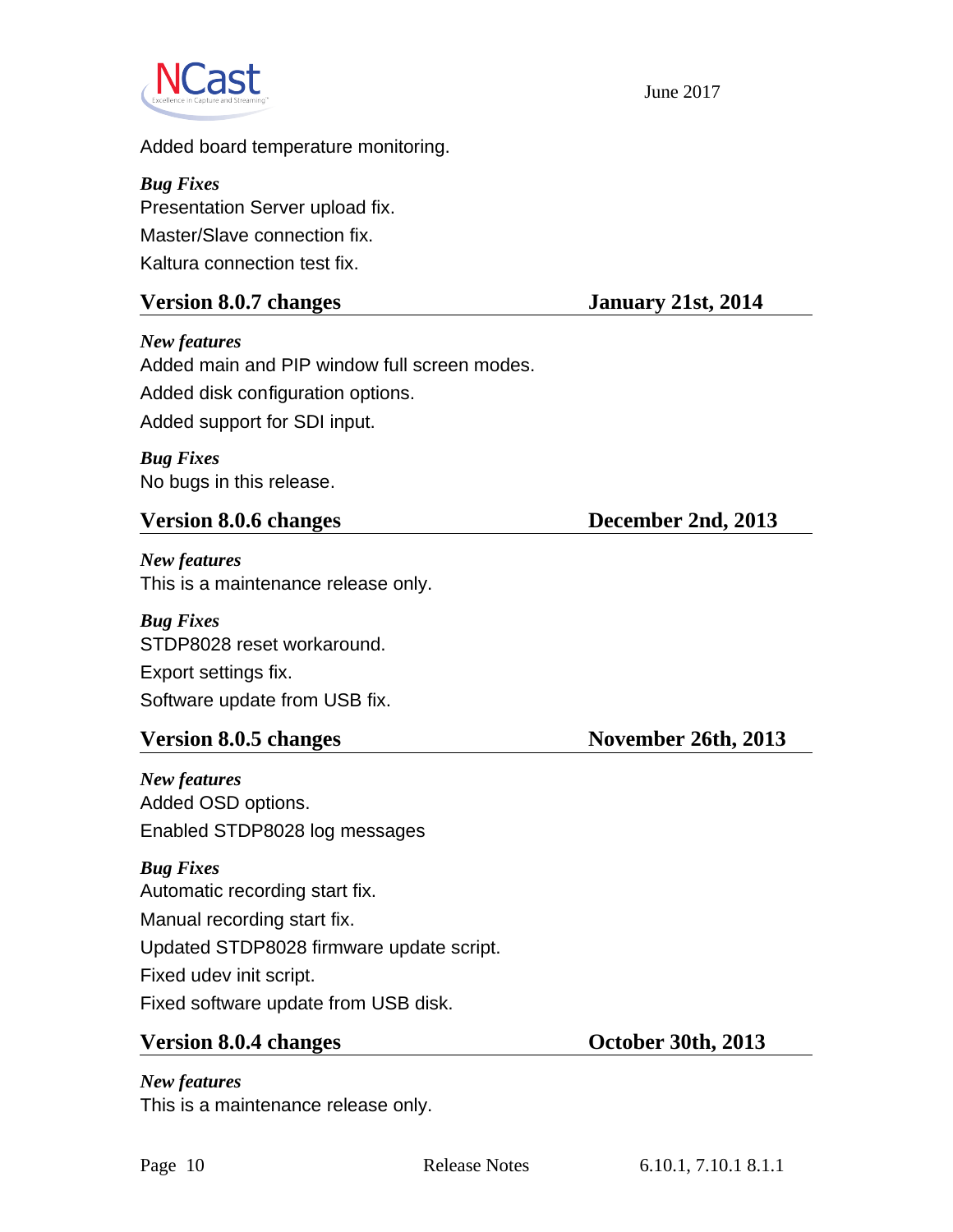

*Bug Fixes* Matterhorn scheduler fix.

# **Version 8.0.3 changes October 24th, 2013**

*New features* This is a maintenance release only.

*Bug Fixes* JSON memory leak fix. Added support for special characters in capture agent name.

# **Version 8.0.2 changes September 20th, 2013**

*New features* This is a maintenance release only.

*Bug Fixes* Serial interface upload status fix. Fixed RL serial command. Fixed memory leaks. HDMI & DVI signal detection fix. Auto adjust fix. Scheduler event location fix. PPS encoding fix.

# **Version 8.0.1 changes September 6th, 2013**

*New features* This is a maintenance release only.

*Bug Fixes* Fixed REST endpoints for getting scheduler events. Scheduler ICalendar parser fix.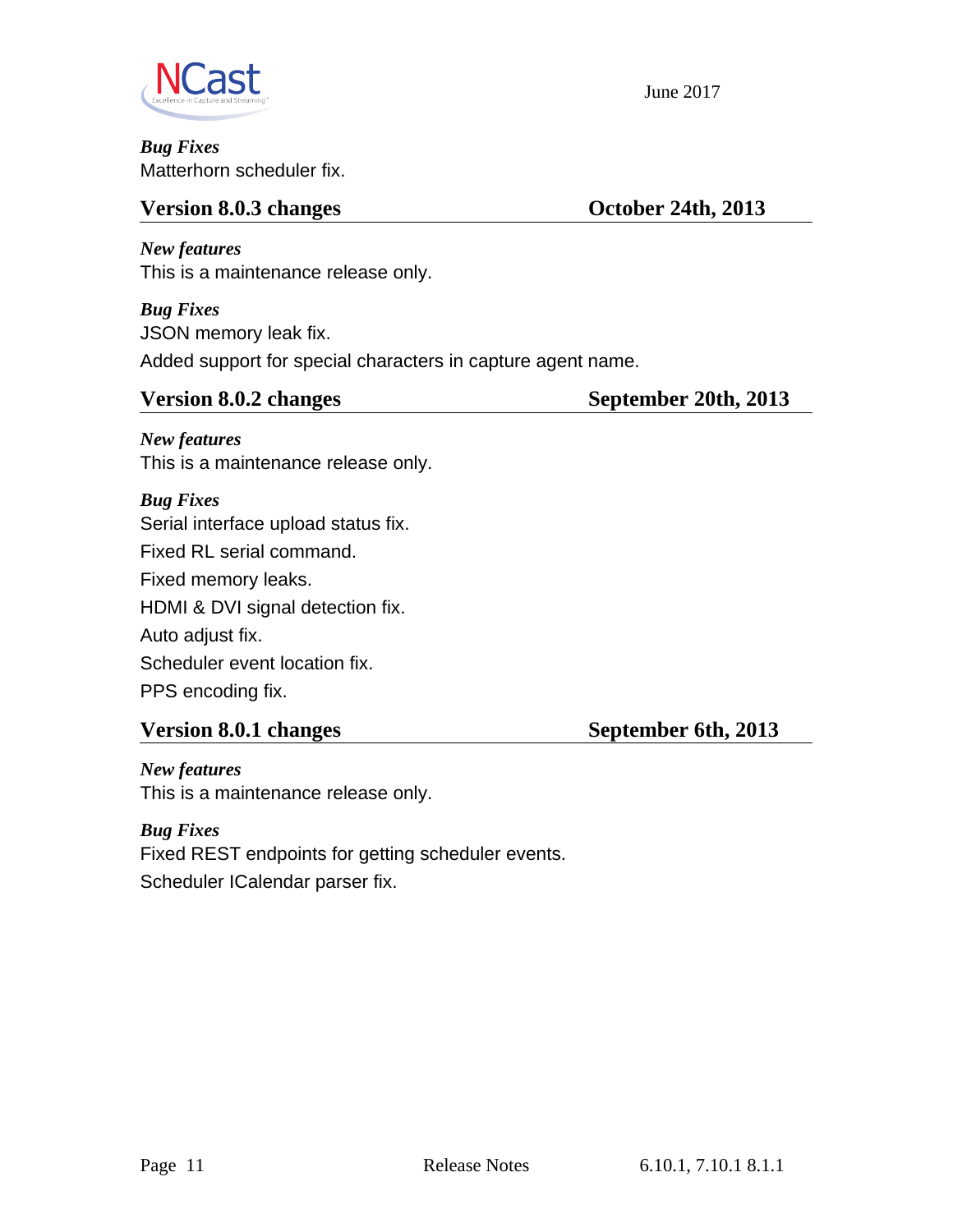

# **Version 7.10.1 changes** June 26th, 2017

### *New features*

Redirect http to https when https is in use.

*Bug Fixes* No bugs.

# **Version 7.10.0 changes January 16th, 2017**

*New features* Switched to HTML5 video player.

*Bug Fixes* Google Calendar fix.

# Version 7.9.32 changes November 14th, 2016

*New features* Added support for channel RTMP options to serial interface.

*Bug Fixes* No bugs.

# Version 7.9.31 changes **October 28th, 2016**

*New features* This is a maintenance release only.

*Bug Fixes* FAT file time stamps fix - use local time instead of UTC.

# Version 7.9.30 changes September 1st, 2016

*New features* This is a maintenance release only.

*Bug Fixes* RTMP memory leak workaround. Added stability fix - restart media process every 3 days. Manual archive upload fix. Fill overrun audio samples with silence in MP4 files.

# **Version 7.9.29 changes** August 10th, 2016

*New features*

June 2017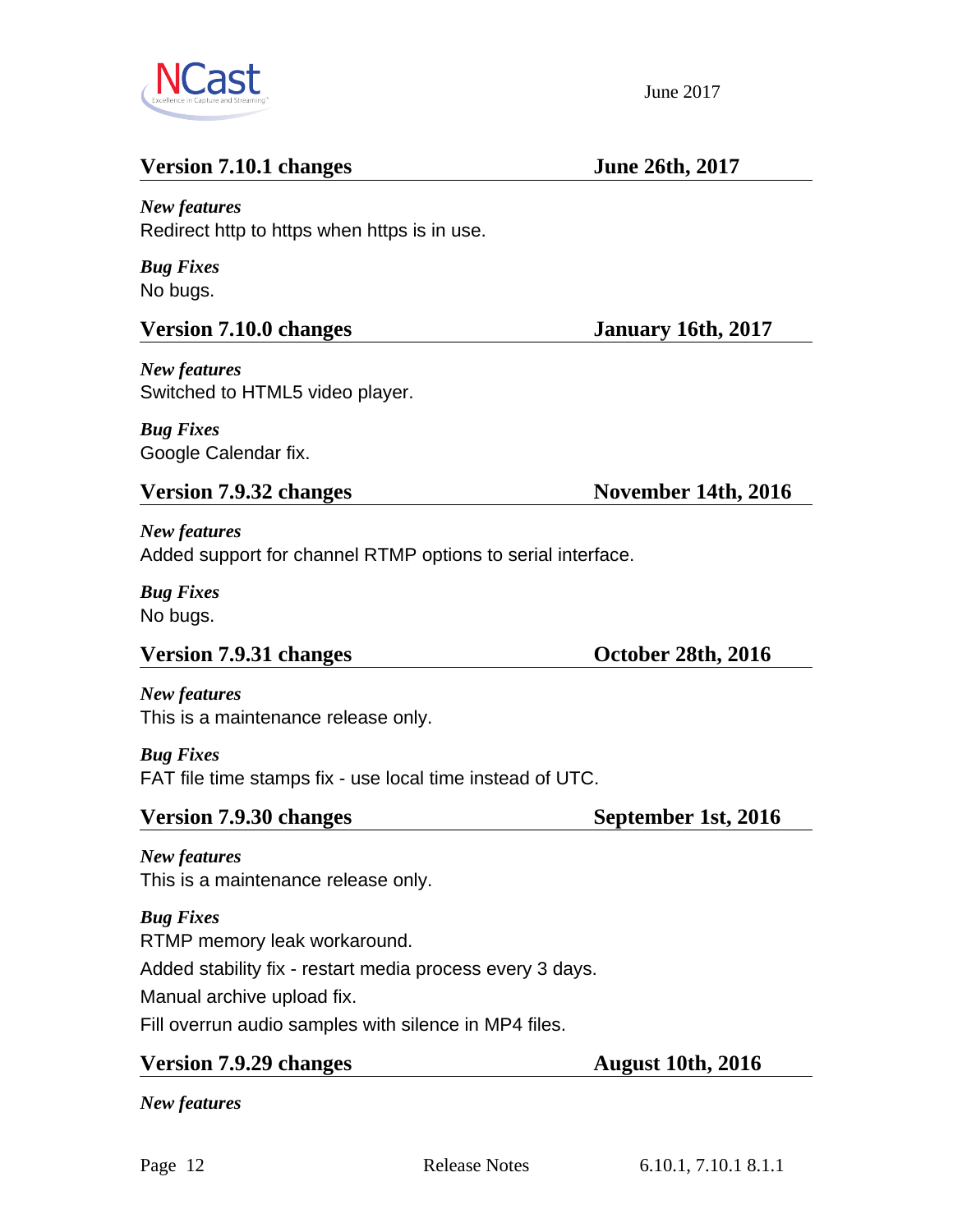

Updated Nginx server to version 1.8.1.

*Bug Fixes* No bugs!

# **Version 7.9.28 changes** June 22nd, 2016

*New features*

This is a maintenance release only.

#### *Bug Fixes*

Rotate the Opencast log file. The last release 8.0.25 introduced very serious issue. A new Opencast log file was added but it was not rotated so after time the filesystem was full. This release will fix it. We recommend immediate update for all Opencast users who are running 8.0.25.

Opencast connection test fix.

### **Version 7.9.27 changes** March 9th, 2016

*New features*

Added upload to Google Drive.

Added upload to YouTube.

Added Media Gallery.

Added license key for Media Gallery.

*Bug Fixes* No bugs!

# **Version 7.9.26 changes February 4th, 2016**

*New features* This is a maintenance release only.

# *Bug Fixes*

Memory leak fix - RTMP streaming leaked memory on each connection failure.

### **Version 7.9.25 changes December 7th, 2015**

*New features* This is a maintenance release only.

*Bug Fixes*

Network iCalendar fix - added URL redirect.

Google calendar fix - only IP address was supported in Where field.

OSD fix - update IP address.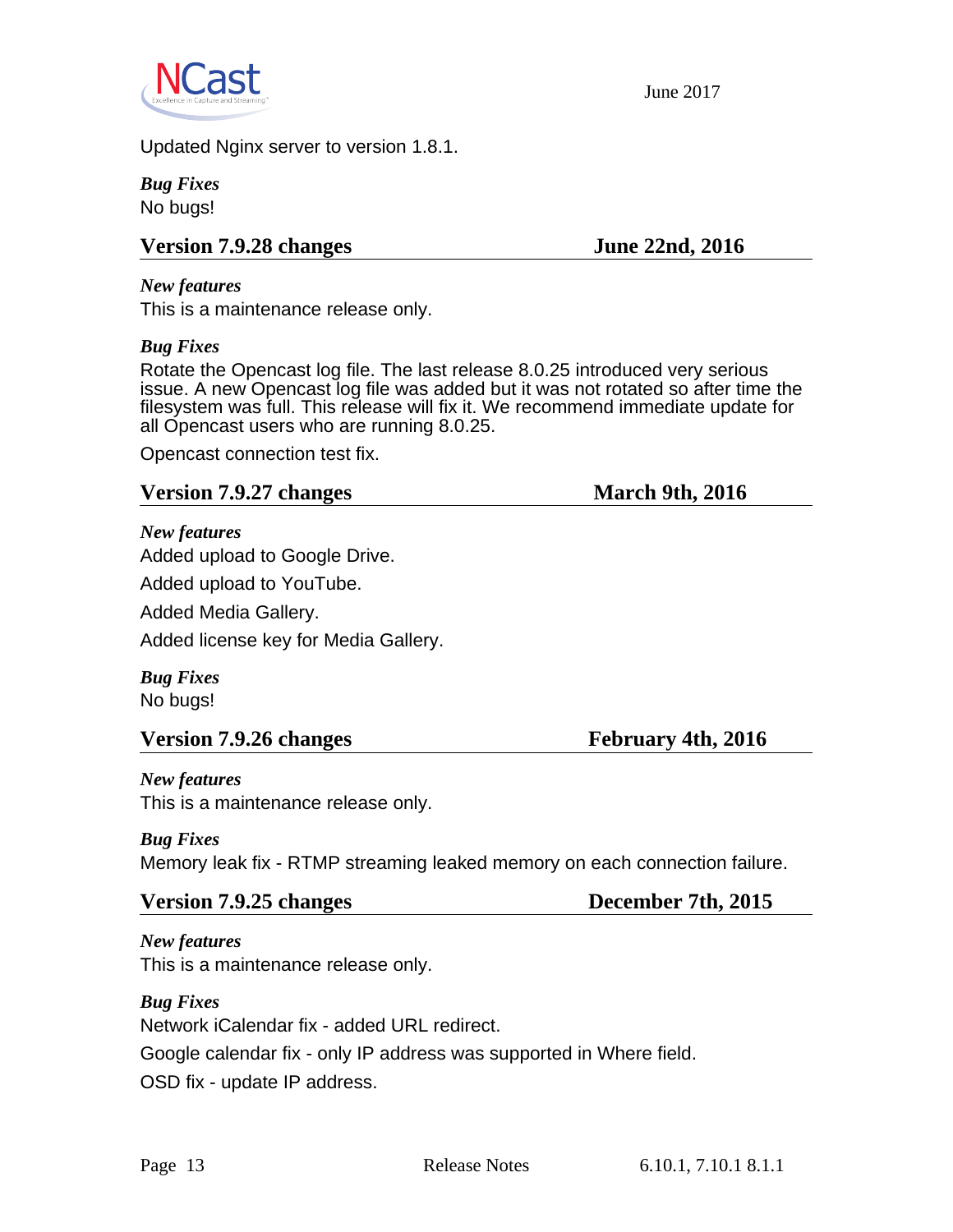

# **Version 7.9.24 changes September 25th, 2015**

*New features* This is a maintenance release only.

*Bug Fixes* Fixed scheduler issue when using Opencast 2.0 server.

### **Version 7.9.23 changes July 23rd, 2015**

*New features* Added Kaltura Drop Folder XML file option to FTP and SSH upload.

*Bug Fixes* No bugs.

# **Version 7.9.22 changes July 1st, 2015**

*New features* This is a maintenance release only.

#### *Bug Fixes*

iCalendar scheduler fix - iCalendar checkbox couldn't be set to on.

Auto window mode fix - window size was not set correctly for 1920x1200 inputs.

### **Version 7.9.21 changes June 15th, 2015**

*New features* This is a maintenance release only.

### *Bug Fixes*

Scheduler fix - forbidden chars in UTF-8 string could crash scheduler.

| Version 7.9.20 changes | <b>June 9th, 2015</b> |
|------------------------|-----------------------|
|                        |                       |

# *New features*

This is a maintenance release only.

### *Bug Fixes*

RTMP streaming fix - reconnect to RTMP server on connection timeout.

# **Version 7.9.19 changes May 29th, 2015**

*New features* This is a maintenance release only.

*Bug Fixes*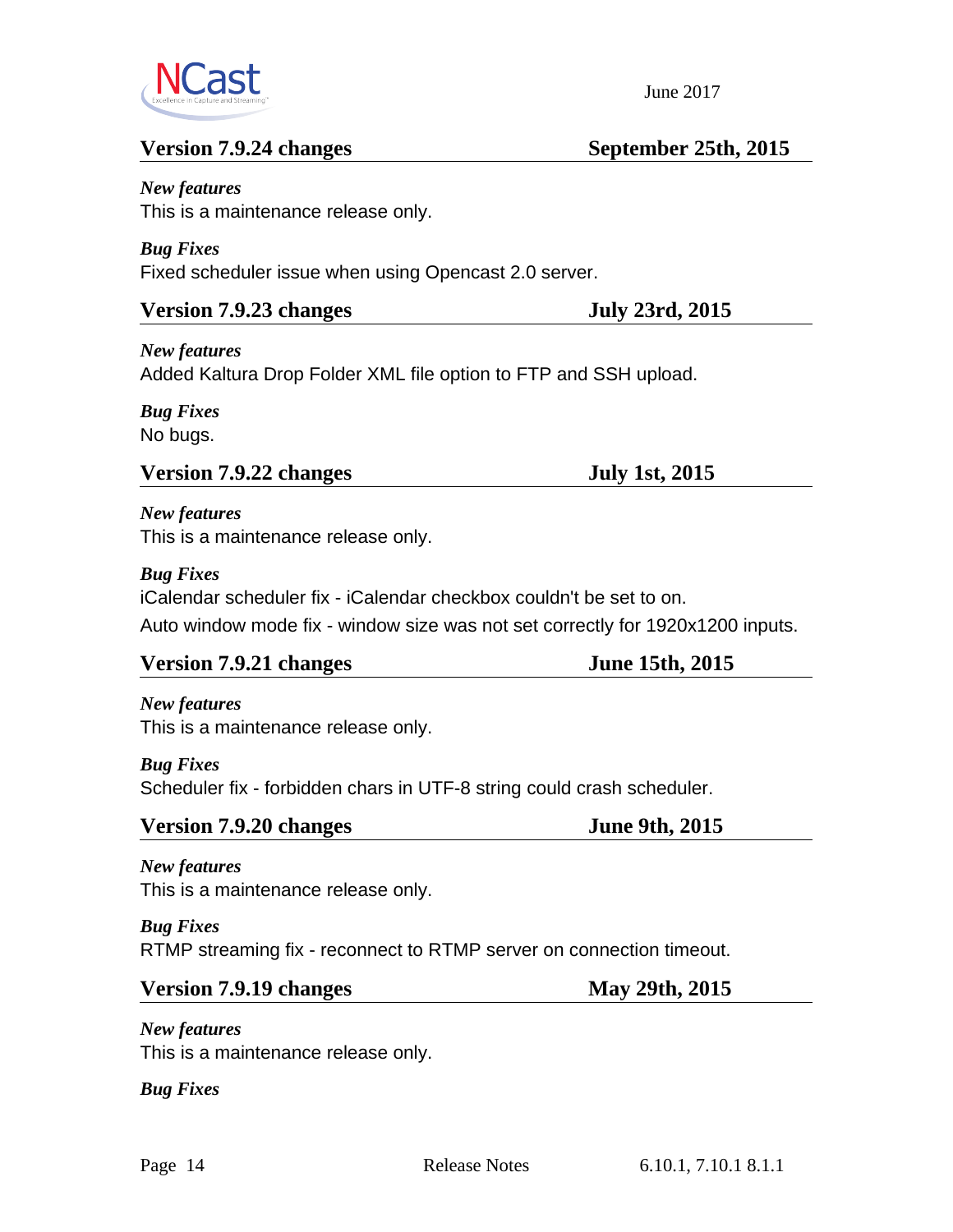

Video framerate fix - framerate was fixed to 25.

Fixed Is serial command - Genesis code version was followed by new line.

#### **Version 7.9.18 changes March 16th, 2015**

#### *New features*

Added PB serial command (start session).

Added UP serial command (upload progress).

Added C<num>, N serial command. This command selects channel <num> without starting session.

Added network iCalendar support - scheduler downloads iCalendar file from remote location (for example from Google Calendar).

Added Google Calendar API v3 support to scheduler.

#### *Bug Fixes*

Serial interface fix - fixed streaming status for record only session type.

Upload start on slave unit fix - fixed rpc params and json encoding.

Audio capture fix - increased size of capture buffer, increased number of audio encoder buffers.

RTMP streaming channels fix - unit was using multicast addresses in RTMP streaming mode.

RTP libarary fix - process could crash because local source was removed (large number of RTP receivers).

Audio encode start fix - flush audio buffer on encode start to avoid large offset between audio and video in recordings.

Slave upload to Matterhorn fix - fixed broken id.

Disabled M0 and M1 serial commands.

HTTPS protocol fix - updated lighttpd server to fix issues with HTTPS on some browsers.

Quick Start page fix - allow coordinator to get /configuration/slave REST endpoint.

Slave upload fix - on RTMP channels master unit sometimes would not initiate upload on slave unit.

H.264 and MPEG-4 encoder pixel range fix - pixel range flag was incorrectly set to 16-235 instead of 0-255.

Bigger OSD window - increased OSD window width and IP address font size.

Automatic archive remove fix - archives were not moving to trash after successful upload.

H.264 decoder speed up - enabled closed loop decoder mode.

Tuned video decoding and buffering - on 1080 products receiver video was distorted.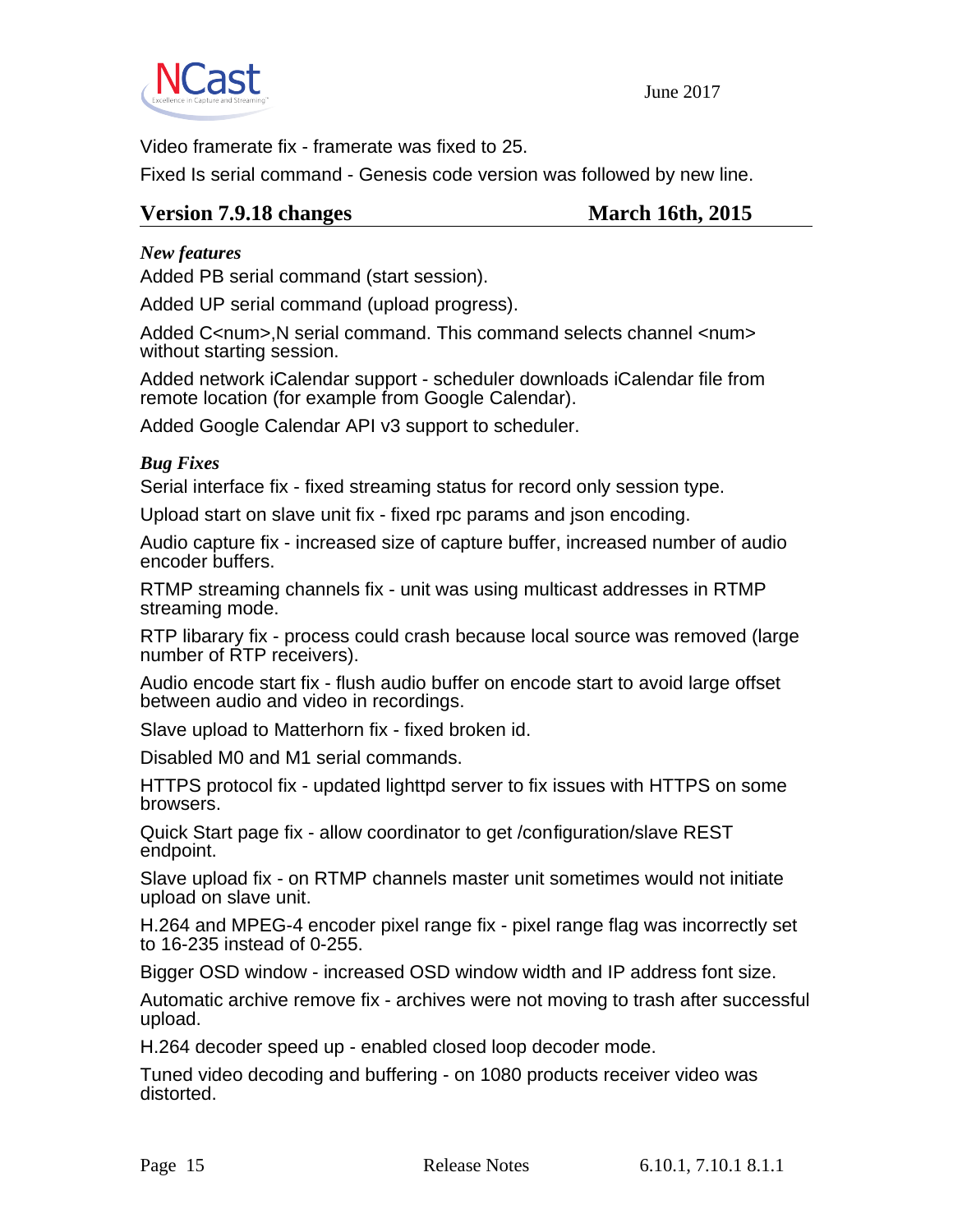

Overlays loading fix - unit was not loading new overlay if it's mod time was the same as old overlay.

Recording auto start fix - don't auto start recording if it's already running (for example it was started manually earlier).

Faster RTSP reconnection - try to reconnect to RTSP server every 10 secs instead of every 1 min.

Slave unit configuration dialog fix - save configuration before Connection Test.

Architecture name fix - architecture name was cut on Status tab.

iCalendar fix - fixed recurrent event start time.

iCalendar fix - never-ending recurrent event fix. Parsing never-ending recurrent event was saturating CPU.

iCalendar fix - CPU usage was 100% when old Google Calendar state was left enabled.

Async RTMP connection start - RTMP start could block media process in some cases (if server was not available).

Is serial command fix - removed new line from architecture.

Session start fix - make sure recording has stopped before starting new session.

Video capture fix - capture thread could block in some configurations.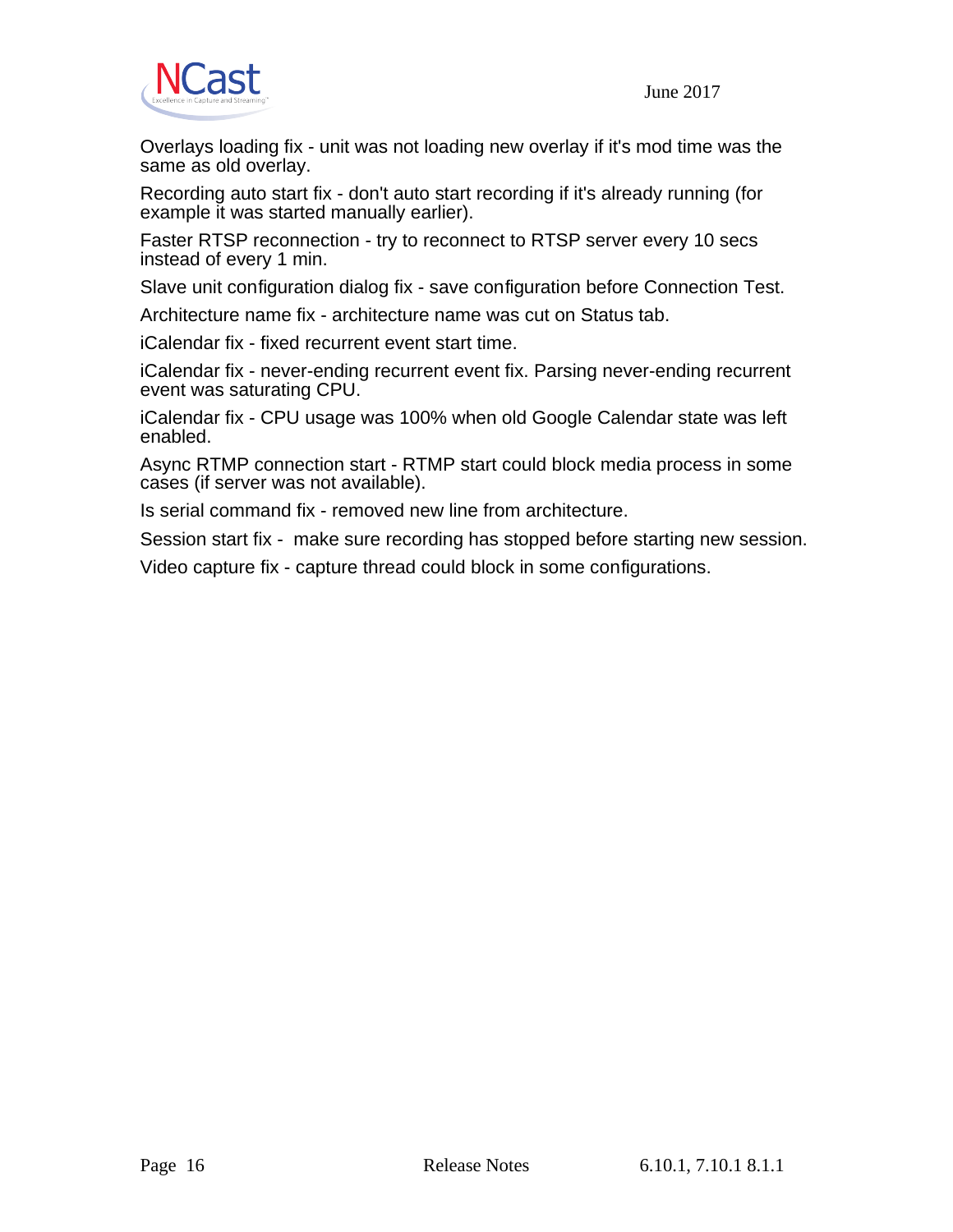

# **Version 6.10.1 changes** June 26th, 2017

### *New features*

Redirect http to https when https is in use.

*Bug Fixes* No bugs.

# **Version 6.10.0 changes January 16th, 2017**

*New features* Switched to HTML5 video player.

*Bug Fixes* Google Calendar fix.

### Version 6.9.31 changes November 14th, 2016

*New features* Added support for channel RTMP options to serial interface.

*Bug Fixes* No bugs.

*New features*

# Version 6.9.30 changes **October 28th, 2016**

This is a maintenance release only.

*Bug Fixes* FAT file time stamps fix - use local time instead of UTC.

### **Version 6.9.29 changes** September 1st, 2016

*New features* This is a maintenance release only.

*Bug Fixes*

RTMP memory leak workaround.

Added stability fix - restart media process every 3 days.

Manual archive upload fix.

Fill overrun audio samples with silence in MP4 files.

# **Version 6.9.28 changes** August 10th, 2016

*New features*

June 2017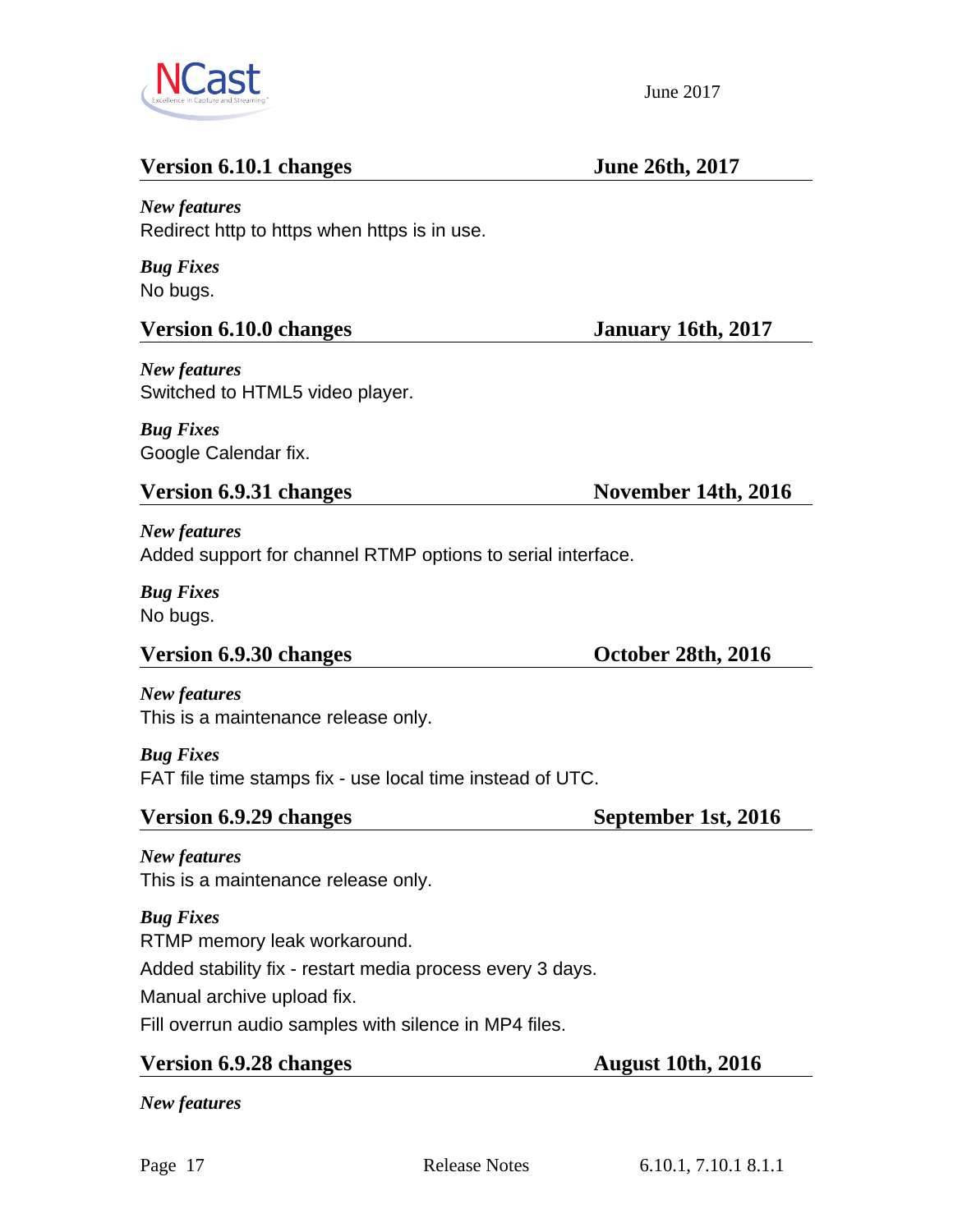

Updated Nginx server to version 1.8.1.

*Bug Fixes* No bugs!

# **Version 6.9.27 changes** June 22nd, 2016

*New features*

This is a maintenance release only.

#### *Bug Fixes*

Rotate the Opencast log file. The last release 8.0.25 introduced very serious issue. A new Opencast log file was added but it was not rotated so after time the filesystem was full. This release will fix it. We recommend immediate update for all Opencast users who are running 8.0.25.

Opencast connection test fix.

#### **Version 6.9.26 changes** March 9th, 2016

*New features*

Added upload to Google Drive.

Added upload to YouTube.

Added Media Gallery.

Added license key for Media Gallery.

*Bug Fixes* No bugs!

### **Version 6.9.25 changes February 4th, 2016**

*New features* This is a maintenance release only.

### *Bug Fixes*

Memory leak fix - RTMP streaming leaked memory on each connection failure.

#### **Version 6.9.24 changes December 7th, 2015**

*New features* This is a maintenance release only.

*Bug Fixes*

Network iCalendar fix - added URL redirect.

Google calendar fix - only IP address was supported in Where field.

OSD fix - update IP address.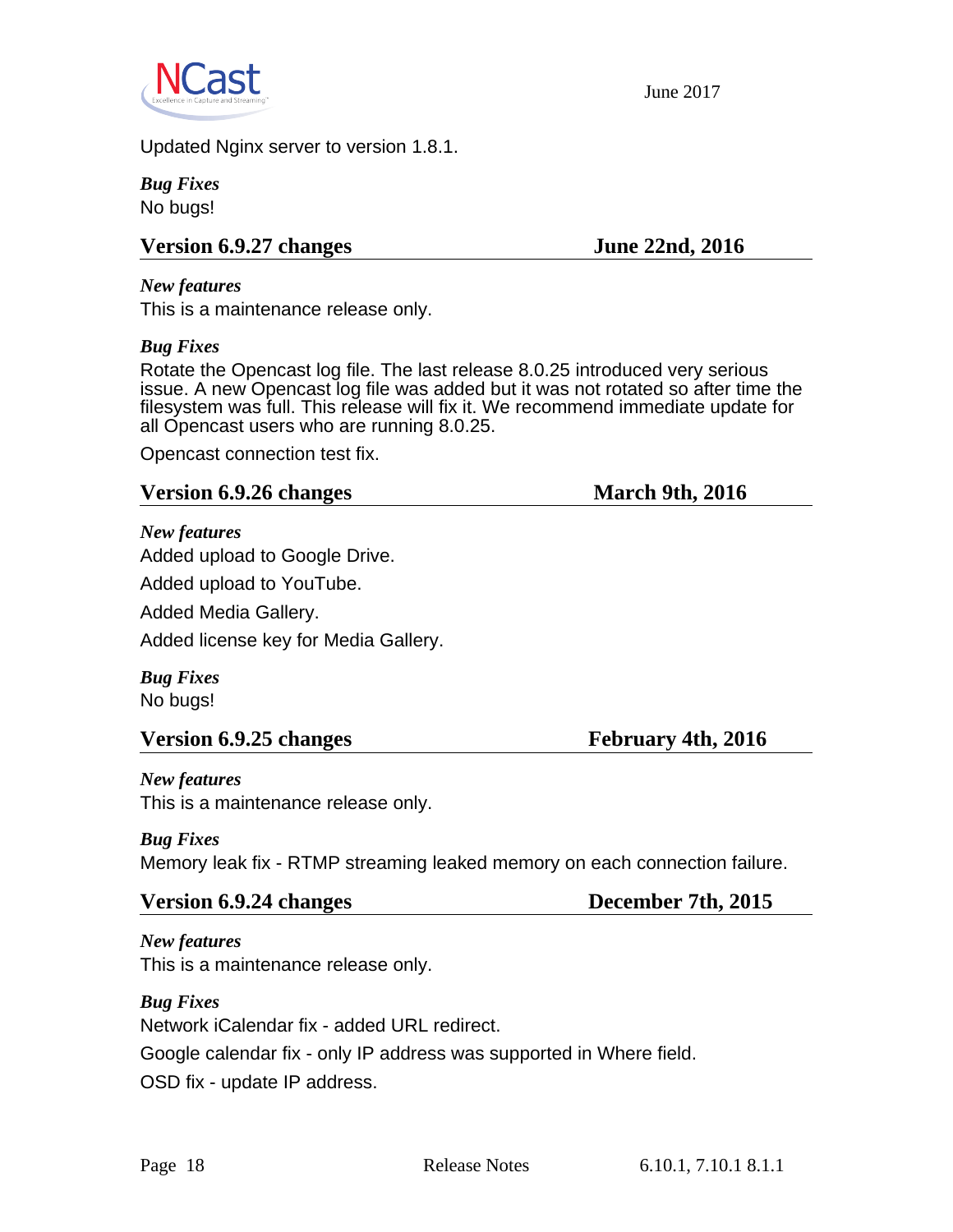

# **Version 6.9.23 changes September 25th, 2015**

*New features* This is a maintenance release only.

*Bug Fixes* Fixed scheduler issue when using Opencast 2.0 server.

### **Version 6.9.22 changes July 23rd, 2015**

*New features* Added Kaltura Drop Folder XML file option to FTP and SSH upload.

*Bug Fixes* No bugs.

# **Version 6.9.21 changes July 1st, 2015**

*New features* This is a maintenance release only.

### *Bug Fixes*

iCalendar scheduler fix - iCalendar checkbox couldn't be set to on.

Auto window mode fix - window size was not set correctly for 1920x1200 inputs.

### **Version 6.9.20 changes June 15th, 2015**

*New features* This is a maintenance release only.

### *Bug Fixes*

Scheduler fix - forbidden chars in UTF-8 string could crash scheduler.

# **Version 6.9.19 changes June 9th, 2015**

# *New features*

This is a maintenance release only.

### *Bug Fixes*

RTMP streaming fix - reconnect to RTMP server on connection timeout.

### **Version 6.9.18 changes March 16th, 2015**

*New features* Added PB serial command (start session). Added UP serial command (upload progress).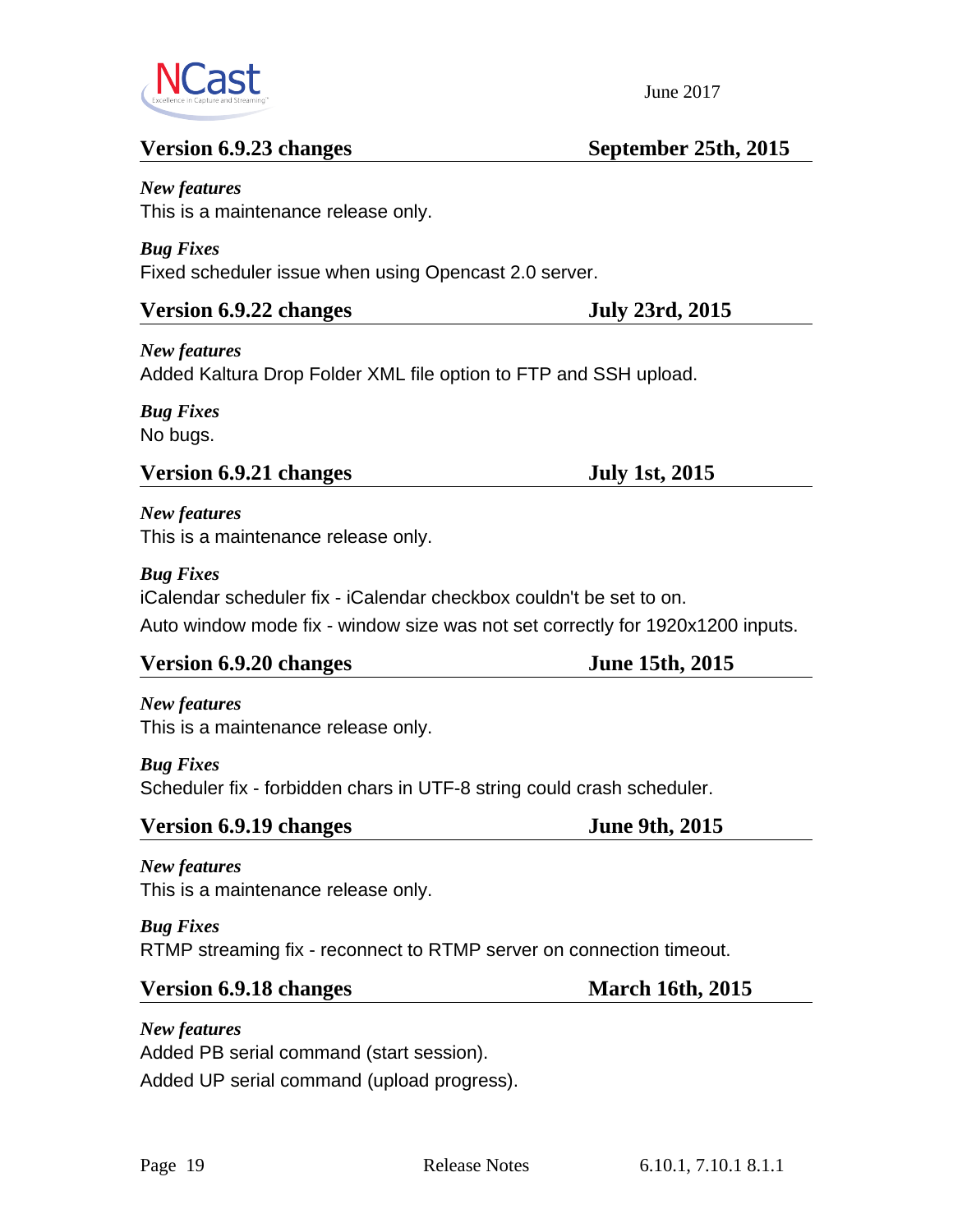Added C<num>, N serial command. This command selects channel <num> without starting session.

Added network iCalendar support - scheduler downloads iCalendar file from remote location (for example from Google Calendar).

Added Google Calendar API v3 support to scheduler.

### *Bug Fixes*

Serial interface fix - fixed streaming status for record only session type.

Upload start on slave unit fix - fixed rpc params and json encoding.

Audio capture fix - increased size of capture buffer, increased number of audio encoder buffers.

RTMP streaming channels fix - unit was using multicast addresses in RTMP streaming mode.

RTP libarary fix - process could crash because local source was removed (large number of RTP receivers).

Audio encode start fix - flush audio buffer on encode start to avoid large offset between audio and video in recordings.

Slave upload to Matterhorn fix - fixed broken id.

Disabled M0 and M1 serial commands.

HTTPS protocol fix - updated lighttpd server to fix issues with HTTPS on some browsers.

Quick Start page fix - allow coordinator to get /configuration/slave REST endpoint.

Slave upload fix - on RTMP channels master unit sometimes would not initiate upload on slave unit.

H.264 and MPEG-4 encoder pixel range fix - pixel range flag was incorrectly set to 16-235 instead of 0-255.

Bigger OSD window - increased OSD window width and IP address font size.

Automatic archive remove fix - archives were not moving to trash after successful upload.

H.264 decoder speed up - enabled closed loop decoder mode.

Overlays loading fix - unit was not loading new overlay if it's mod time was the same as old overlay.

Recording auto start fix - don't auto start recording if it's already running (for example it was started manually earlier).

Faster RTSP reconnection - try to reconnect to RTSP server every 10 secs instead of every 1 min.

Slave unit configuration dialog fix - save configuration before Connection Test.

Architecture name fix - architecture name was cut on Status tab.

iCalendar fix - fixed recurrent event start time.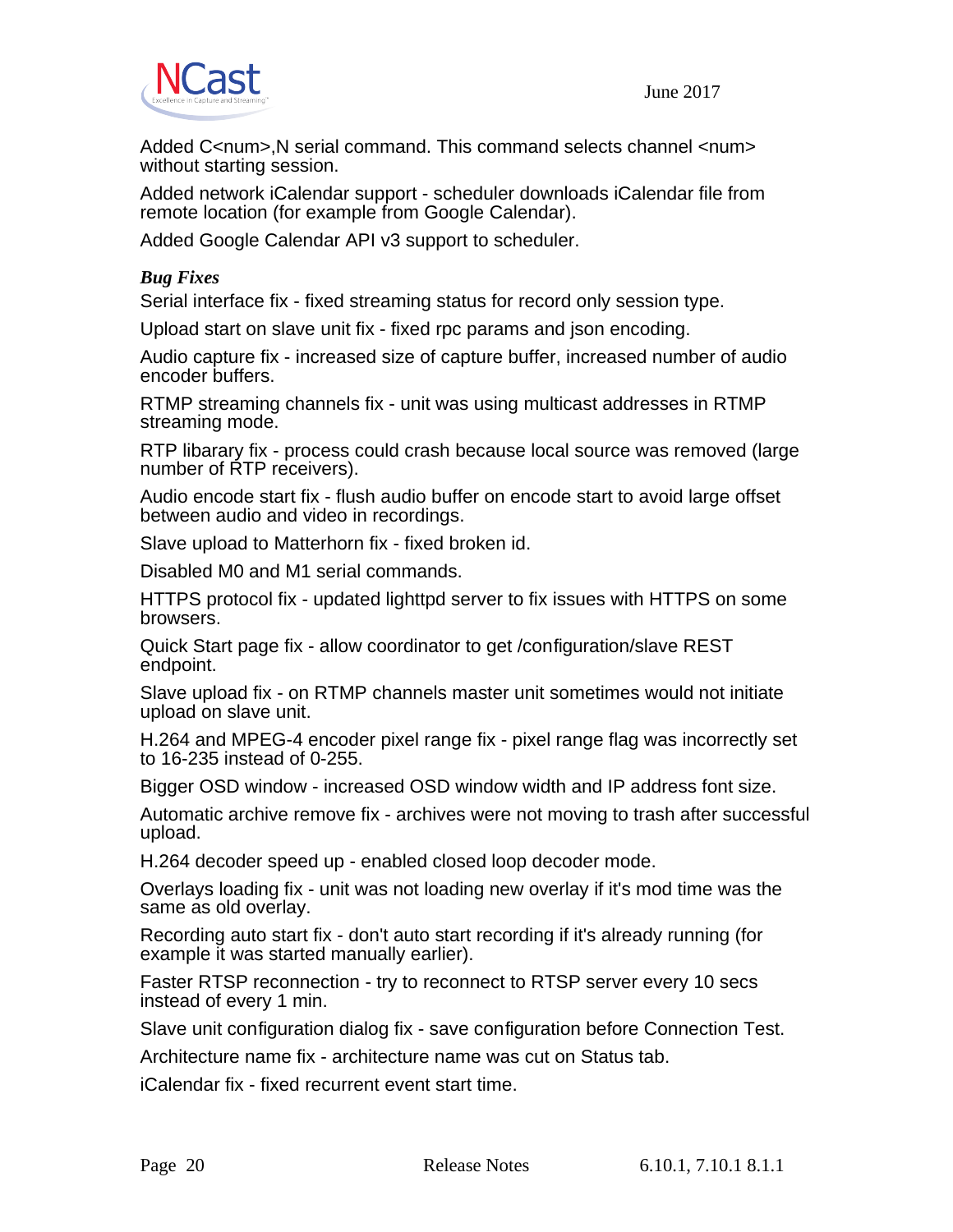



iCalendar fix - never-ending recurrent event fix. Parsing never-ending recurrent event was saturating CPU.

iCalendar fix - CPU usage was 100% when old Google Calendar state was left enabled.

Async RTMP connection start - RTMP start could block media process in some cases (if server was not available).

Is serial command fix - removed new line from architecture.

Session start fix - make sure recording has stopped before starting new session.

Video capture fix - capture thread could block in some configurations.

### **Version 6.9.17 changes September 2nd, 2014**

#### *New features*

Changed RTMP/RTSP Channel Start – The Session will always start even if there is no connection to the server (the unit tries to reconnect every 1 minute). You can check on the server connection status via the web page (in the bottom status bar) or by using a serial interface status command.

Updated NTP client version.

Factory defaults set NTP on.

Faster channel start - optimized overlays loading and reduced RTMP/RTSP connection time.

Updated factory SSL certificate and private key – the old certificate was no longer valid.

Added upload retry on failure. There will be 3 attempts of re-upload every 30 minutes.

Extended /rest/configuration/settings to import/export channels.

Master/Slave mode: recording pause button hidden at Master.

Added the possibility to load the system's configuration with a USB stick with settings.json and settings.json.password files.

#### *Bug Fixes*

System logs fix - with Remote Logging enabled logs are saved to the SD card too.

Fixed Kaltura API creator entry.

Kaltura authorized KMC users upload fix - removed partner ID.

Added additional Kaltura error messages in logs.

Upload progress to Matterhorn fix. It was showing constant value of 0%.

# **Version 6.9.16 changes June 30th, 2014**

*New features*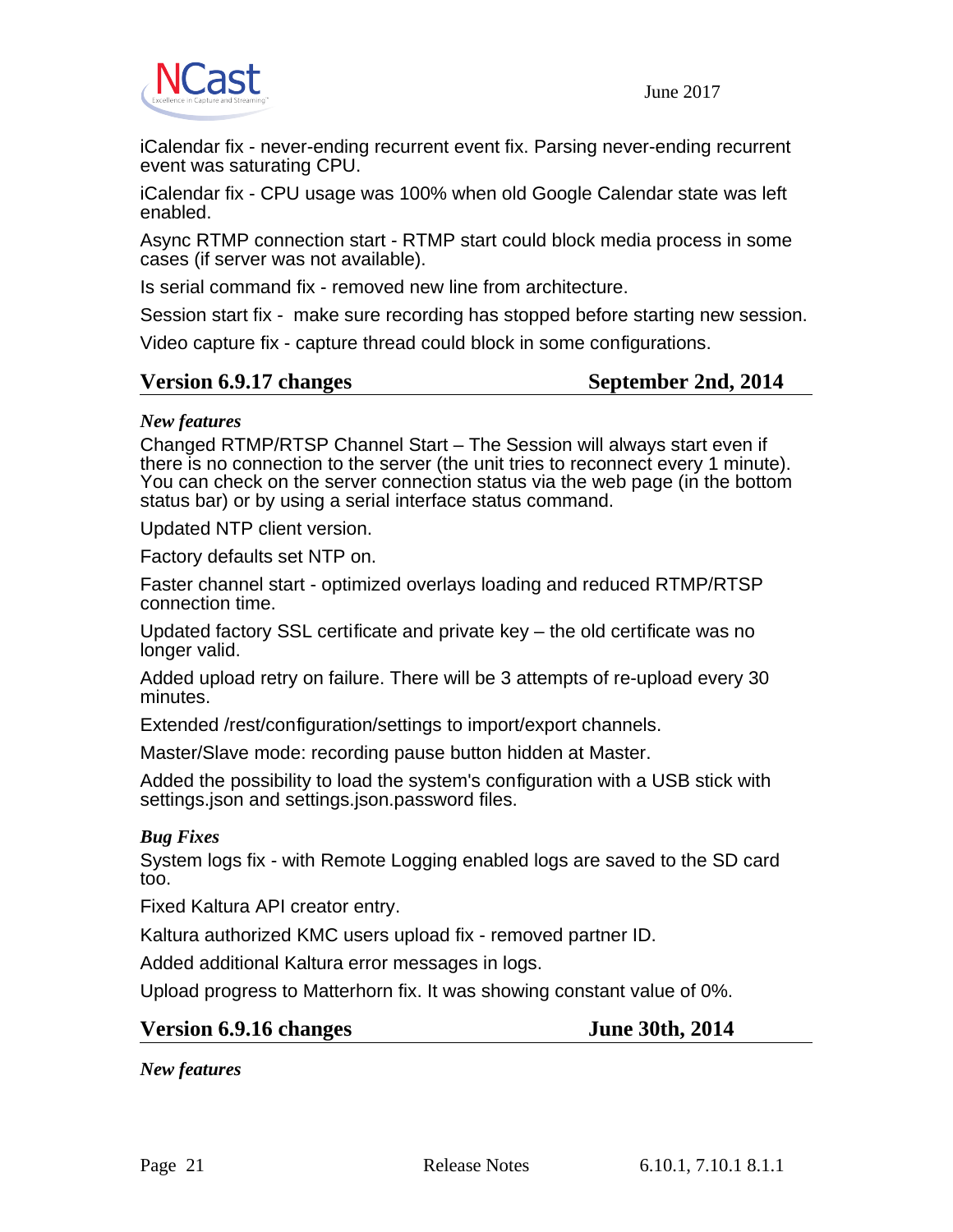

Added /configuration/settings REST endpoint. This endpoint exports & imports all configuration settings except files like overlays or SFTP keys.

Added custom SSH public keys upload from USB stick.

### *Bug Fixes*

Matterhorn scheduler fix. Scheduler was not retrieving new events after 24h.

Suppressed REST API JSON error message. POST call with empty body was printing warning message in logs.

#### **Version 6.9.15 changes June 5th, 2014**

#### *New features*

This is a maintenance release only.

#### *Bug Fixes*

Matterhorn scheduler fixes: Fixed scheduler crash on configuration update. Fixed condition for finding an in-progress recording.

### **Version 6.9.14 changes May 29th, 2014**

#### *New features*

Added "Remove archives automatically" option. When this option is enabled the unit will automatically remove the oldest archives to free space for a new recording.

Presentation Server/Matterhorn dynamic scheduling. Schedule is updated every 30 seconds.

### *Bug Fixes*

Software update notification fix.

Channel layout editor fix.

Settings import fix.

Scheduler overlapped events fix.

Tuned I/O flush to minimize audio frame drops.

#### **Version 6.9.13 changes April 29th, 2014**

#### *New features*

Added remote logging. System logs can be redirected to a PC host running a syslog service.

Increased max log file size to 10240kB.

#### *Bug Fixes*

Fixed reported input signal resolution.

### **Version 6.9.12 changes March 14th, 2014**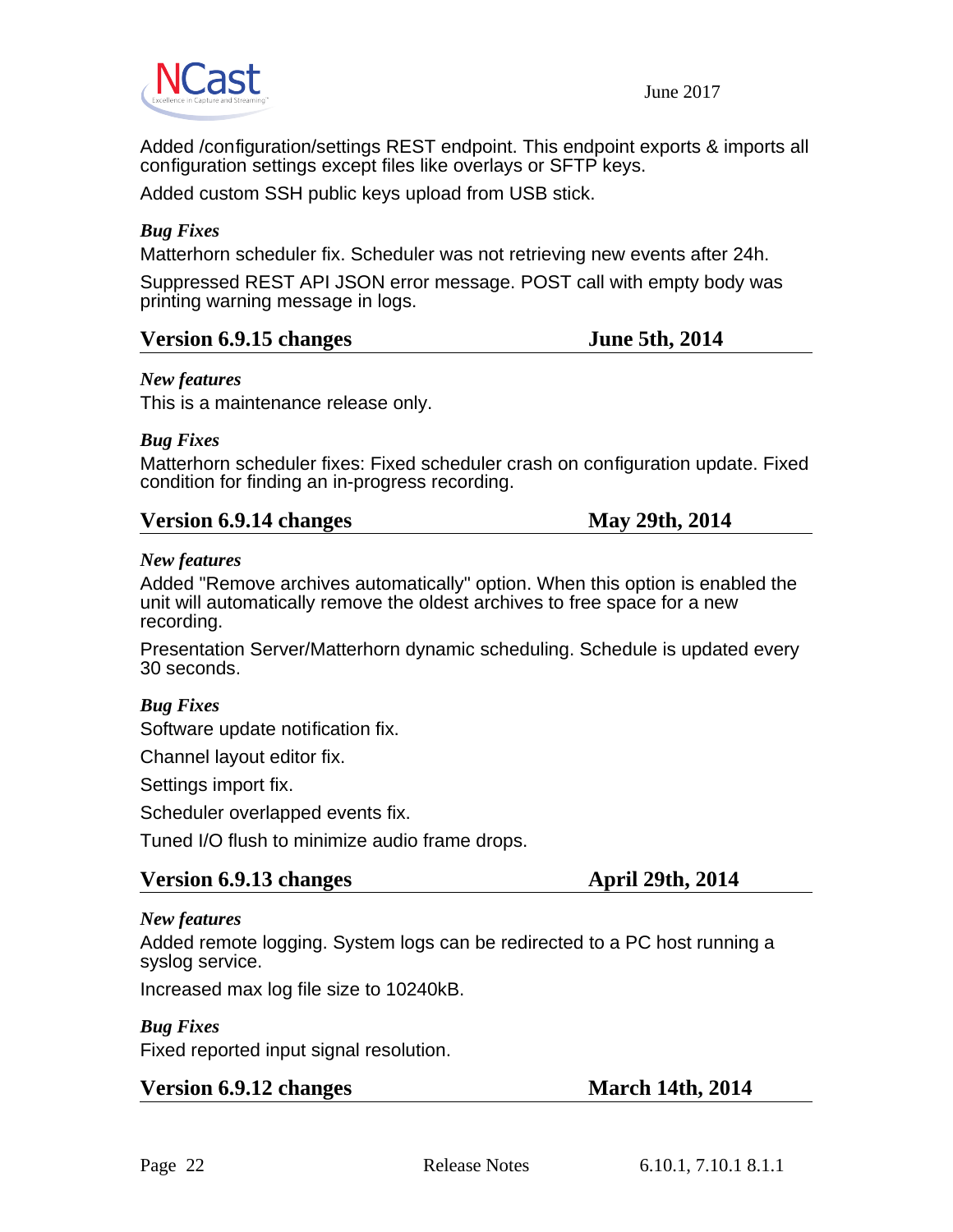



#### *New features*

Coordinator can shutdown and reboot unit.

Added good bye message to unit shutdown page.

Automatically resize or empty trash can to free disk space. If disk near full threshold is reached unit will try to go below threshold by automatically removing oldest recordings from the trash can.

Report processes status in logs every 12h.

*Bug Fixes* Fixed dc<0|1> serial command.

#### **Version 6.9.11 changes March 7th, 2014**

#### *New features*

Changed search function on web page (archives, events and logs) to use regex syntax and made it case sensitive.

#### *Bug Fixes*

Report correct recording duration in paused state.

PIP Full mode fix - sometimes main window was visible.

Fixed upload to Matterhorn in master/slave configuration. Upload recordings in sequence and report correct status if upload from slave fails.

Fixed serial interface uploader status.

#### **Version 6.9.10 changes February 24th, 2014**

#### *New features*

Changed upload start time granularity to 1 hour.

#### *Bug Fixes*

Presentation Server upload fix.

Master/Slave connection fix.

Kaltura connection test fix.

#### **Version 6.9.9 changes January 21st, 2014**

# *New features*

Added main and PIP window full screen modes.

Added disk configuration options.

*Bug Fixes* No bugs in this release.

**Version 6.9.8 changes November 26th, 2013**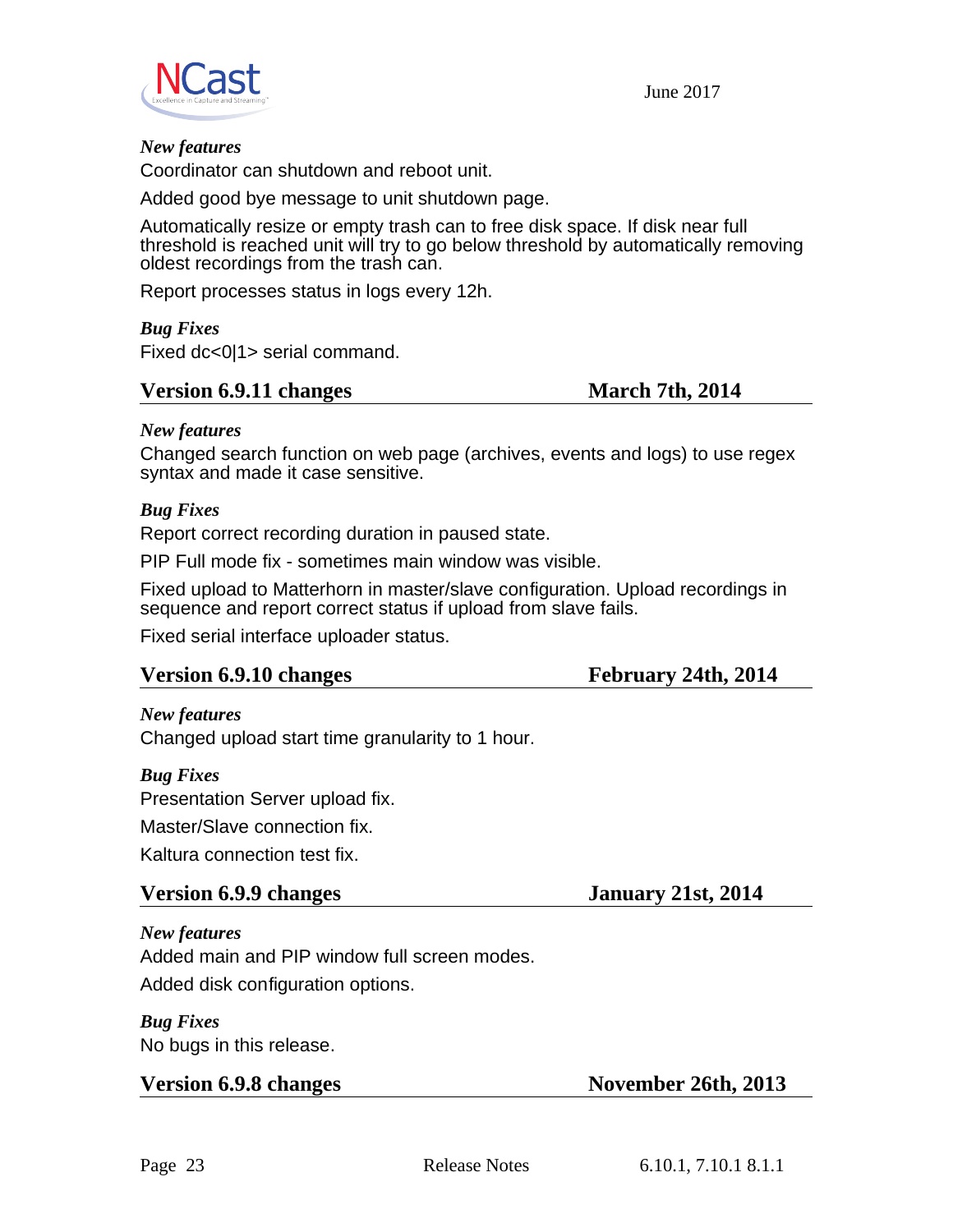

*New features* Added OSD options.

*Bug Fixes* Automatic recording start fix. Manual recording start fix. Fixed udev init script. Fixed software update from USB disk.

# **Version 6.9.7 changes October 30th, 2013**

*New features* This is a maintenance release only.

*Bug Fixes* Matterhorn scheduler fix.

# **Version 6.9.6 changes October 24th, 2013**

*New features* This is a maintenance release only.

*Bug Fixes* JSON memory leak fix. Added support for special characters in capture agent name.

# **Version 6.9.5 changes September 12th, 2013**

*New features* This is a maintenance release only.

*Bug Fixes* Serial interface upload status fix. Fixed RL serial command.

# **Version 6.9.4 changes September 6th, 2013**

*New features* This is a maintenance release only.

*Bug Fixes* Fixed REST endpoints for getting scheduler events. Scheduler ICalendar parser fix.

# **Version 6.9.3 changes August 16th, 2013**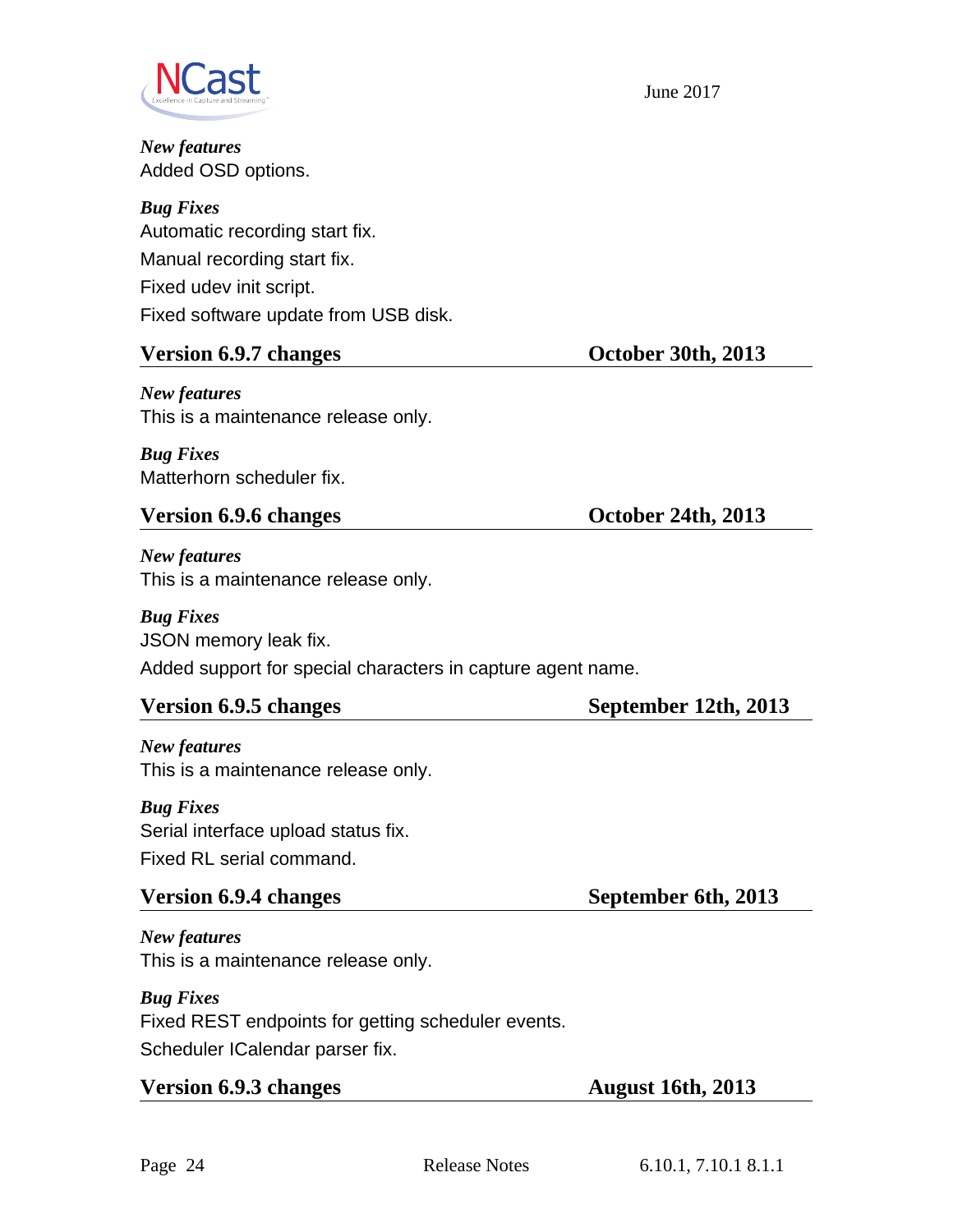![](_page_24_Picture_0.jpeg)

#### *New features* This is a maintenance release only.

*Bug Fixes* Serial interface fix.

# **Version 6.9.2 changes August 7th, 2013**

*New features* This is a maintenance release only.

*Bug Fixes* Status tab refresh fix. Time listed on the Status tab now updated. Web page reload fix. Updated when javascript changes. Serial interface overrun condition fixed.

# **Version 6.9.1 changes August 2nd, 2013**

*New features* Added archive playback to web page. Use the "Play" button to view archives.

*Bug Fixes* Matterhorn SSL protocol fix.

# **Version 6.9.0 changes July 15th, 2013**

# *New features*

Added slave unit feature. Allows Master/Slave pairing for dual hi-def recording. Kaltura connection test now checks credentials.

# *Bug Fixes*

OSD window position. Display mode change. HDMI PAL signal position. HTTP resume header.

# **Version 6.8.4 changes June 15th, 2013**

*New features* This is a maintenance release only.

# *Bug Fixes*

Gm1601 auto adjust fix. Caused VGA component input to fail.

|  |  | <b>Version 6.8.3 changes</b> |
|--|--|------------------------------|
|--|--|------------------------------|

**June 12th, 2013**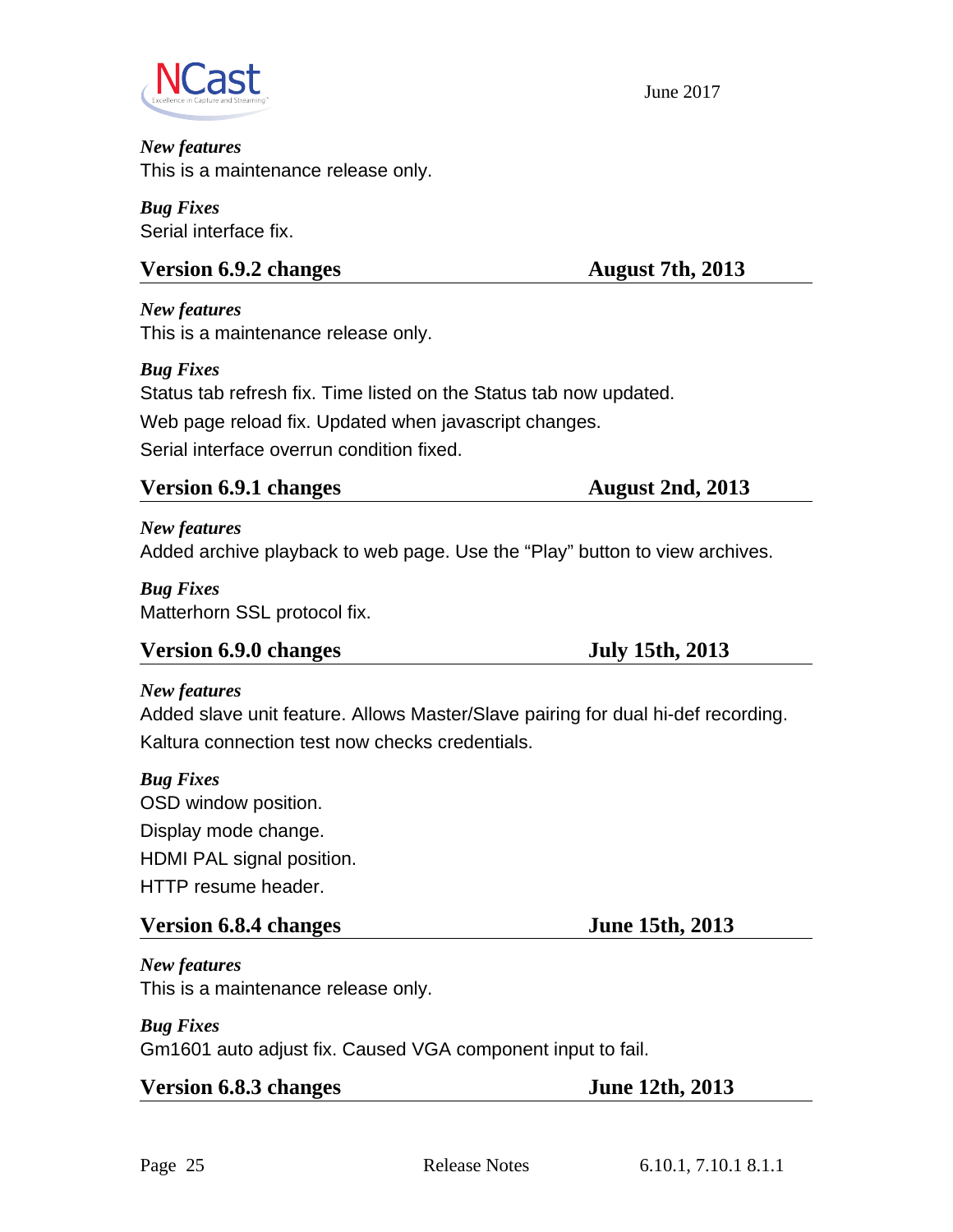![](_page_25_Picture_0.jpeg)

#### *New features*

Archive processing & uploading can start when session is active. Added "Upload XML file" option.

Added Presentation Server events & notifications.

### *Bug Fixes*

Auto stop session after recording auto stop on recording only channel. Web page hiding on load fix (for Google Chrome on Windows 7). REST API etag and modtime fix. Matterhorn scheduler fix. Matterhorn upload when Series not specified fix. Kaltura password fix.

### **Version 6.8.2 changes May 31st, 2013**

#### *New features*

Added audio input delay option. Allows fine tuning of audio-video synchronization.

### *Bug Fixes*

Fixed rest process configuration update.

Added channel preview refresh on web page.

Import settings fix.

# **Version 6.8.1 changes May 9th, 2013**

### *New features*

Added software update notes. Provides information on new features and fixes.

Added RE serial command (empty archive trash).

Added audio only mode.

# *Bug Fixes*

New software update check fix.

Fixed progress indicator on Uploads tab.

Web page audio level fix.

Fixed Matterhorn events buffer overflow.

Fixed Matterhorn start session sleep.

Fixed upload to Matterhorn (files with non-existent ID).

Recording's Title and Presenter set according to Matterhorn XML.

Matterhorn XMLs stored in archive's info file.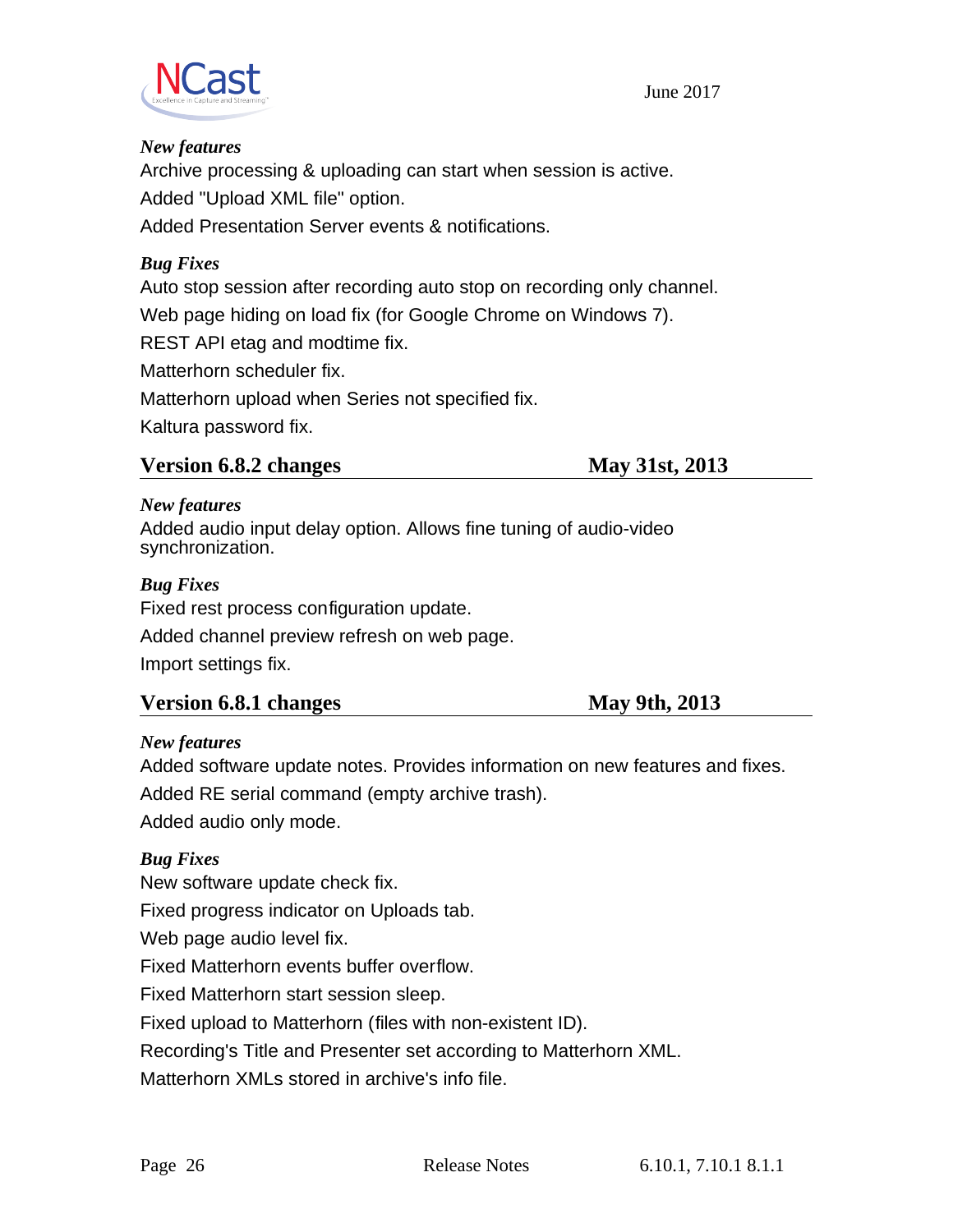![](_page_26_Picture_0.jpeg)

*New features*

# **Version 6.8.0 changes April 18th, 2013**

Added secondary archive upload option, e.g., upload to USB and a server. Changed third and fourth text overlays to time-of-day counters (time-stamps). *Bug Fixes* None. **Version 6.7.3 changes April 16th, 2013** *New features*

Dynamic text overlays added to text windows. Allows time-stamp burn-in. Presentation Server/Matterhorn upload without using a zip file. Added RTMP server reconnect.

*Bug Fixes* SFTP upload fix. Archives download fix. Safari capture preview fix.

### **Version 6.7.2 changes March 6th, 2013**

*New features* Added SSL support to Presentation Server. Presentation Server scheduler improvements.

*Bug Fixes* Kaltura authentication fix.

# **Version 6.7.1 changes February 20th, 2013**

*New features*

This is a maintenance release only.

*Bug fixes* Disabled "Verify user password" option. Removed web page logout function.

# **Version 6.7.0 changes February 15th, 2013**

*New features* Added Main & PIP window mode option. Added support for RTMP authentication.

![](_page_26_Picture_18.jpeg)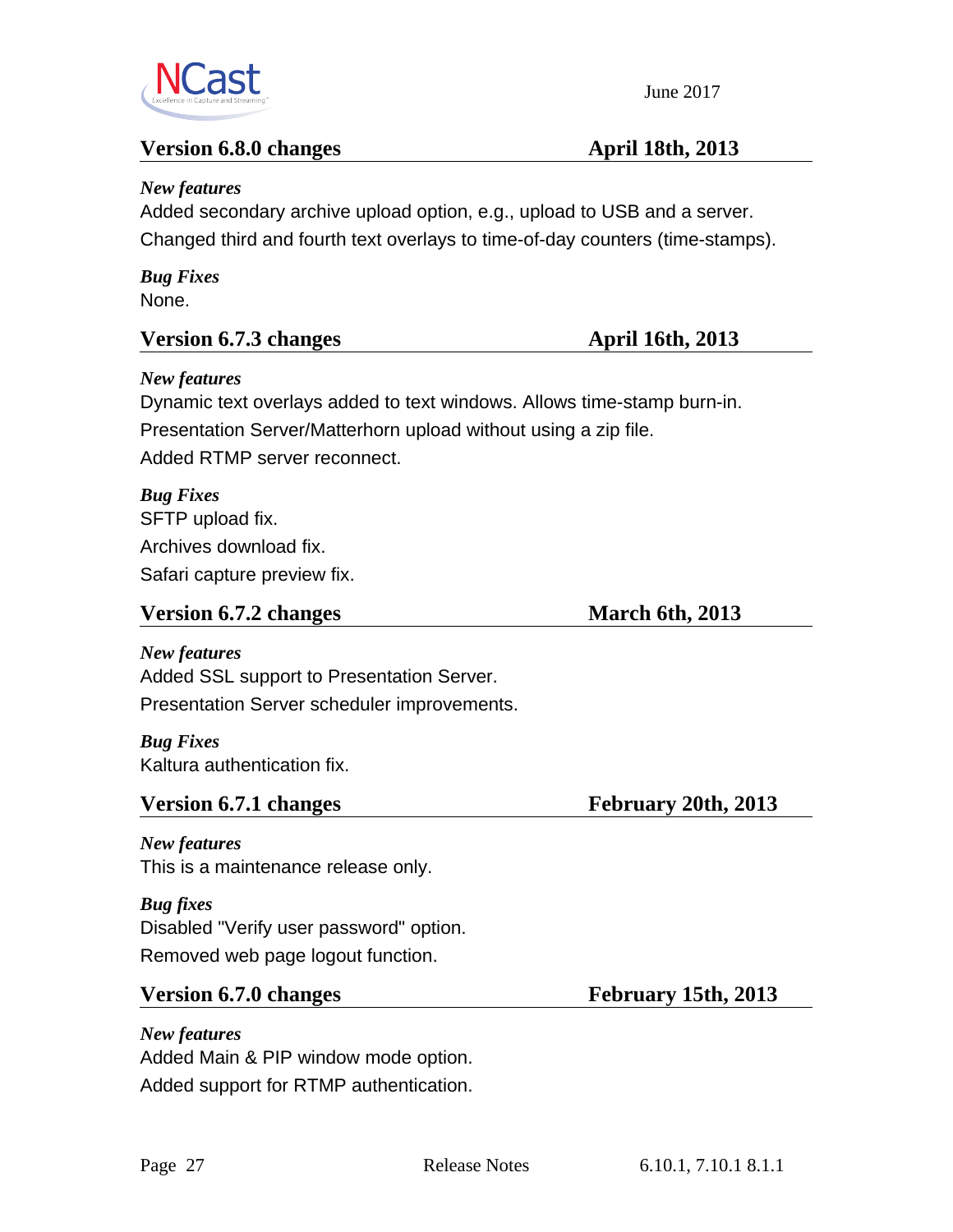![](_page_27_Picture_0.jpeg)

Added SNMP support. Implemented "Verify user password" option. Added web page logout function.

*Bug Fixes* RTMP performance fix (set out chunk size to 4096). Changed "Archive ready" event to "Archive create" event. Presentation Server events update fix. Validated HTML files.

### **Version 6.6.0 changes January 24th, 2013**

### *New features*

Added RTMP streaming protocol support. Connects with Adobe FMS, CDNs. Set DHCP hostname to a user friendly value.

Added UPS support. Allows programmed power shutdown.

Disabled limited auto adjust.

Enabled auto adjust for video modes and on video channel.

### *Bug Fixes*

Web page audio meter fix. Firmware factory reset fix. Fixed recovery access.

# **Version 6.5.1 changes December 7th, 2012**

### *New features*

Support for automatic upload to Kaltura servers. Added RTSP support for Evostream Media Server. Added PIP enable/disable and text overlays edit in Quick Start. No network functionality added (i.e. network connection not required). New default settings (Auto) for video and graphics inputs. Added SDP session name. Updated info screens. Network packet sending optimization. Reimplemented image overlays. *Bug Fixes*

Recording auto-start fix. Subtitle uploads to Presentation Server.